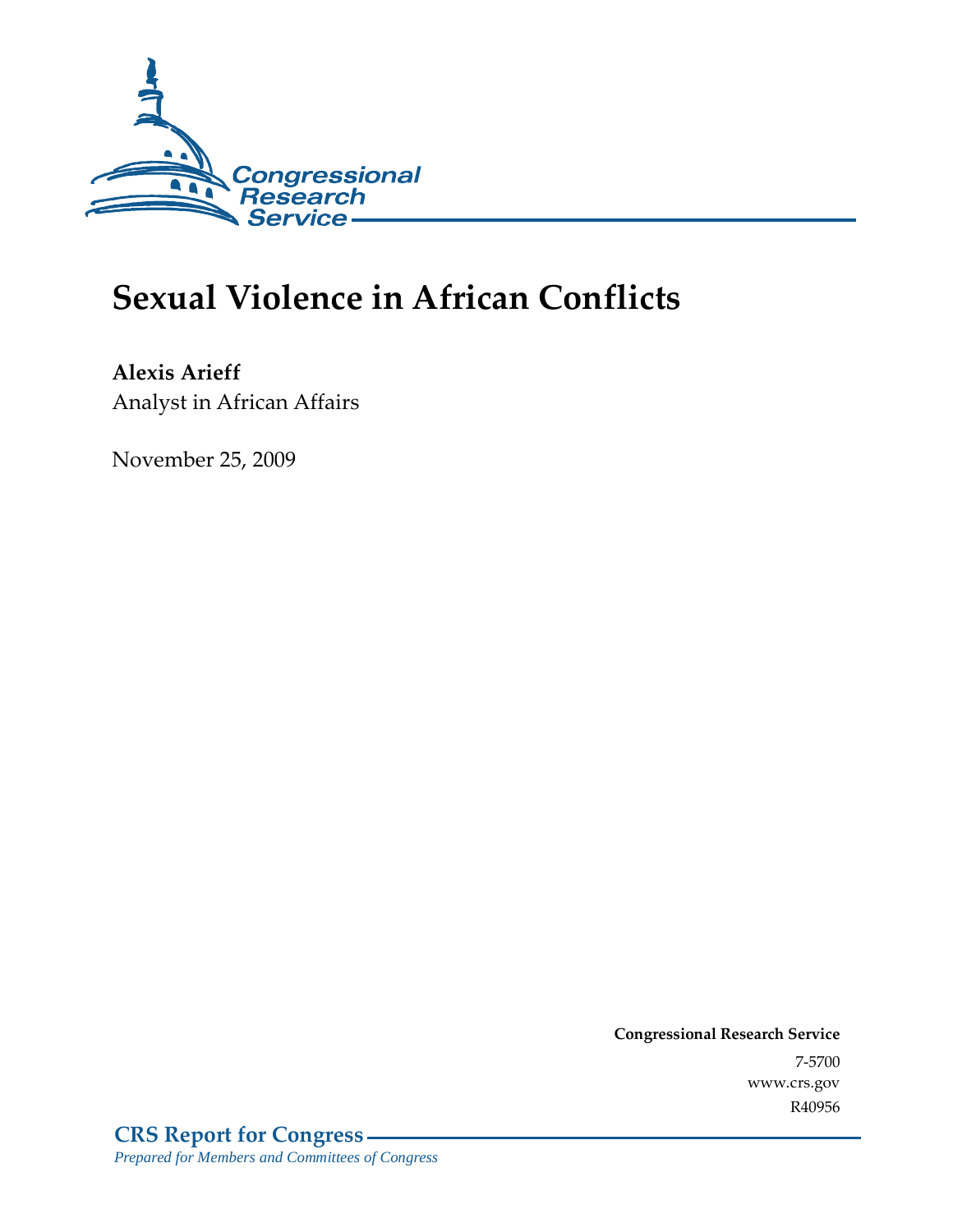## **Summary**

Civilians in Africa's conflict zones—particularly women and children, but also men—are often vulnerable to sexual violence, including rape, mutilation, and sexual slavery, carried out by government security forces and non-state actors, including, rebel groups, militias, and criminal organizations. Some abuses appear to be opportunistic, or the product of a larger breakdown in the rule of law and social order that may occur amid conflict. However, sexual violence has also been employed by combatant groups as a tool of war, seemingly designed to wreak damage on entire communities. While such abuses are by no means limited to Africa, weak justice systems in many African states can mean that victims have little legal redress; survivors are also often shunned by their families and communities.

Sexual atrocities have been reported in many African conflicts over the past two decades, including in Burundi, Congo-Brazzaville (Republic of Congo), Central African Republic (CAR), Chad, Côte d'Ivoire, Democratic Republic of Congo (DRC), Ethiopia, Liberia, Nigeria, Rwanda, Sierra Leone, Somalia, Sudan, and Uganda. The issue has been particularly salient in eastern DRC, where security forces, rebel organizations, militias, and other armed groups have inflicted sexual violence upon the civilian population on a massive scale. This report provides a detailed case study of DRC and an index of active U.S. programs there.

Multiple U.S. government agencies and implementing partners contribute to efforts to prevent and respond to sexual violence in African conflicts. Agencies and departments include the Department of State, the U.S. Agency for International Development (USAID), the Department of Justice, and the Department of Defense, among others. Secretary of State Hillary Clinton has taken the lead on the Obama Administration's initiative to address the issue, through speeches, official travel, public remarks, writings, and actions at the United Nations. In August 2009, Clinton traveled to Goma, in eastern DRC, where she pledged \$17 million to support U.S. government efforts to prevent and respond to sexual and gender-based violence in that country. The pledge includes \$10 million in Economic Support Funds (ESF) for "programs and activities to assist victims of gender-based violence" in DRC provided by the Supplemental Appropriations Act of 2009 (P.L. 111-32).

The  $111<sup>th</sup>$  Congress has repeatedly expressed interest in the issue of sexual violence in African conflicts and support for programs to address it through legislation, hearings, and other congressional actions. Potential issues for Congress include the authorization and appropriation of targeted assistance programs; oversight of Administration and multilateral policies; and oversight of coordination between U.S. government agencies and international donors.

For further background on international violence against women, see CRS Report RL34438, *International Violence Against Women: U.S. Response and Policy Issues*, coordinated by Luisa Blanchfield.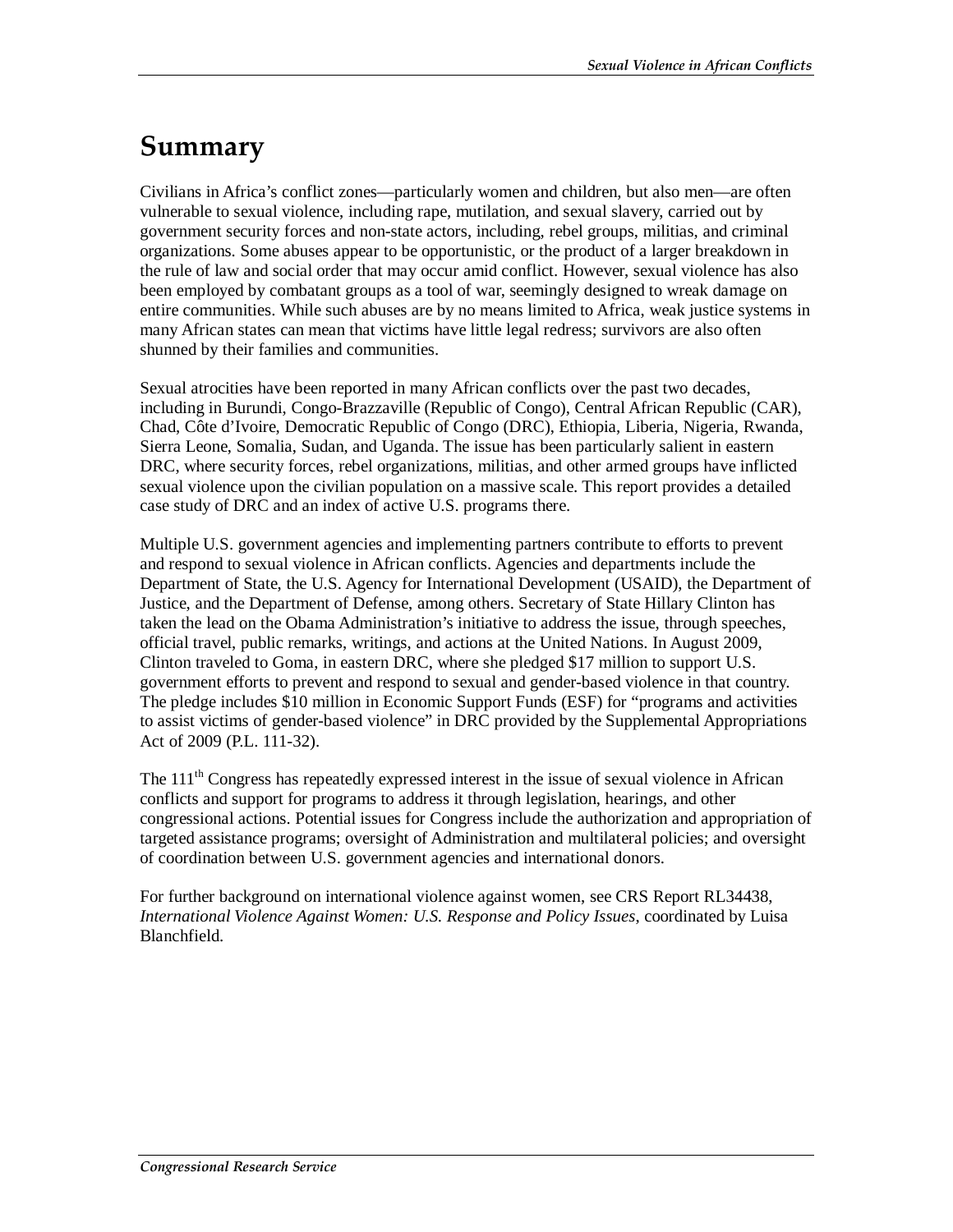## Contents

## Figures

|--|--|--|--|--|--|--|

## **Tables**

| Table A-1. Selected Active Programs Targeting Sexual and Gender-Based Violence |
|--------------------------------------------------------------------------------|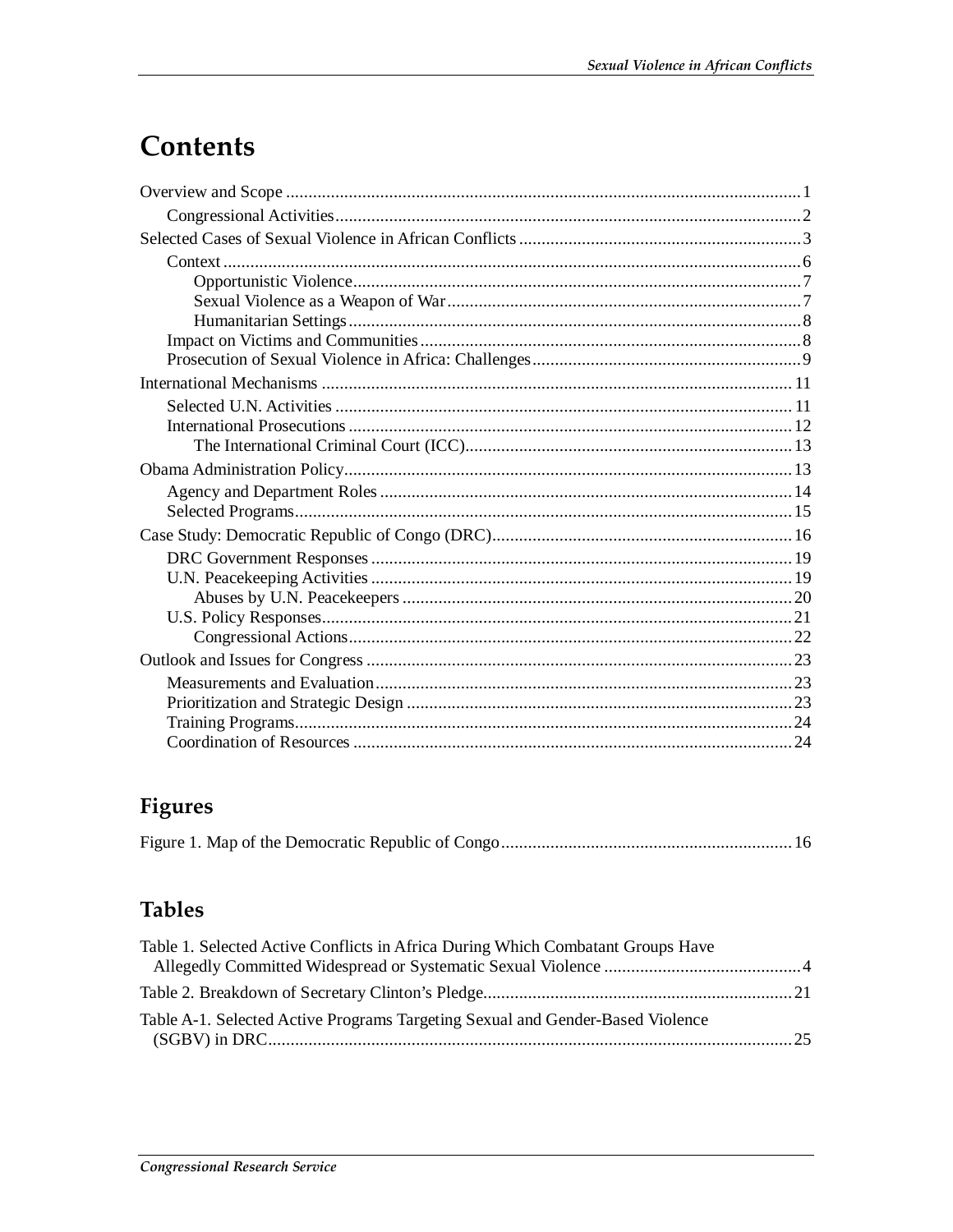## **Appendixes**

## **Contacts**

|--|--|--|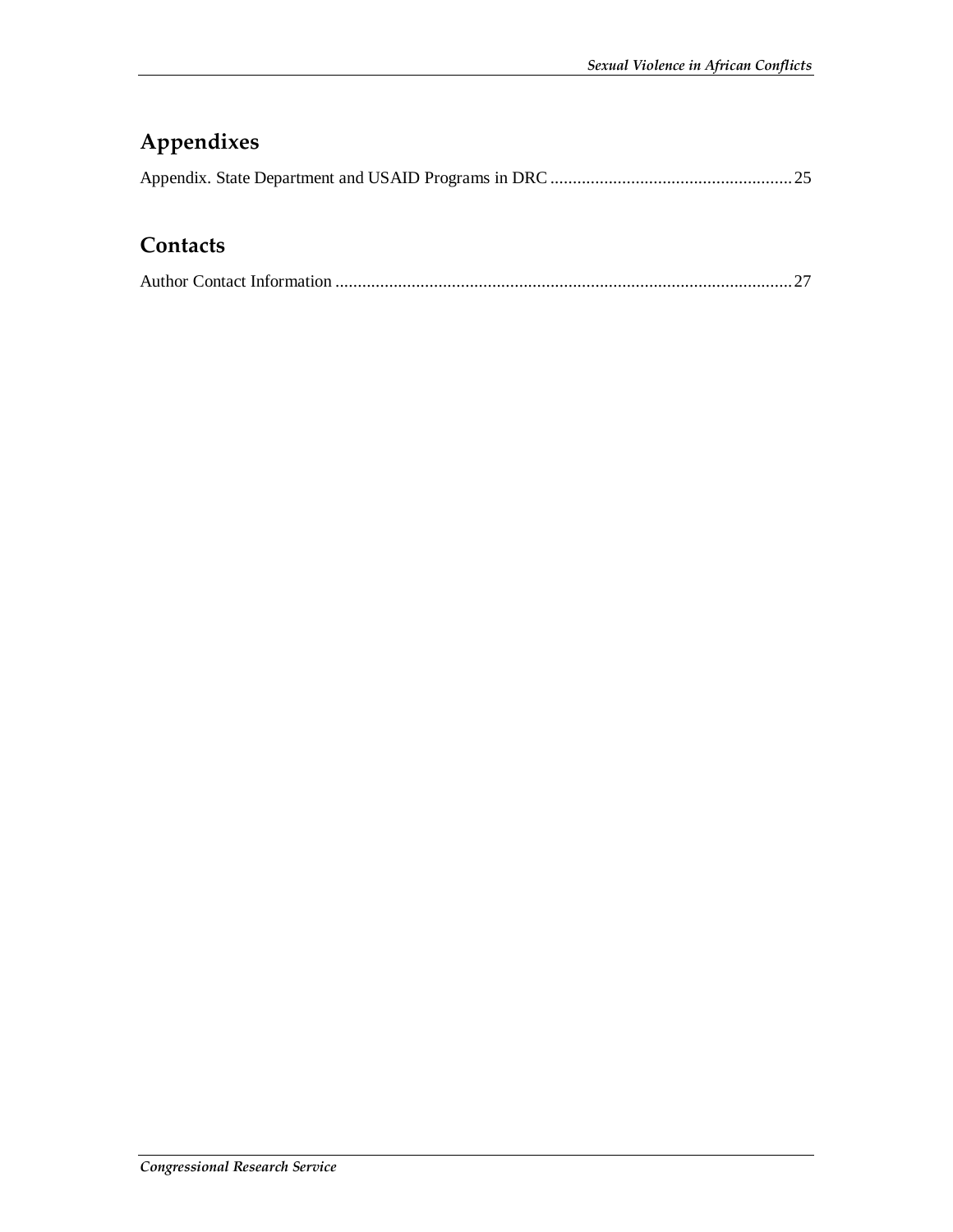## **Overview and Scope**

In recent years, Congress has demonstrated an interest in the humanitarian, health-related, socioeconomic, and security implications of sexual violence in African conflicts, including through legislation, hearings, and other congressional activities. Sexual violence includes rape, sexual assault and molestation, mutilation, and sexual slavery.<sup>1</sup> Some abuses appear to be opportunistic, or the product of a larger breakdown in the rule of law and social order that may occur amid conflict. Sexual violence has also been employed by combatant groups as a tool of war, seemingly designed to wreak damage on entire communities. Perpetrators may include members of the state security forces, rebel movements, militias, or other non-state armed groups. In some cases, individuals at the highest levels of the state have been accused of ordering, condoning, or tolerating such violence. There have also been instances where humanitarian and peacekeeping workers have been accused of sexual abuse and exploitation.<sup>2</sup>

The perpetration of sexual violence against civilians in conflict zones is far from confined to Sub-Saharan Africa (henceforth, "Africa"), and it has not been a salient feature of all African conflicts.<sup>3</sup> Sexual violence by combatant groups in the former Yugoslavia in the 1990s, for example, drew widespread international attention. In addition, conflict settings are not necessarily those in which sexual abuse is most prevalent.<sup>4</sup> Sexual atrocities have nevertheless been a feature of many African conflicts over the past two decades, including in Burundi, Congo-Brazzaville (Republic of Congo), Central African Republic (CAR), Chad, Côte d'Ivoire, Democratic Republic of Congo (DRC), Ethiopia, Liberia, Nigeria, Rwanda, Sierra Leone, Somalia, Sudan, and Uganda. The issue has been particularly salient in eastern DRC, where security forces, rebel organizations, militias, and other armed groups have inflicted sexual violence upon the civilian population on a massive scale.

-

<sup>1</sup> For the purposes of this report, "sexual violence" refers to the perpetration of an act or acts of a sexual nature via force, the threat of force, or coercion, or by taking advantage of a person's incapacity to give genuine consent. Abuses do not exclusively affect women; men and boys are frequently targets. The broader term "gender-based violence" (GBV) describes violence perpetrated against an individual, regardless of sex, because of his or her gender. GBV is broader than "violence against women" (VAW) because it can include violence perpetrated against men and boys in addition to women and girls; it is also broader than "sexual violence," as it may include other types of violence as well. This report does not focus on broader issues of violence against women or gender-based violence. For background on international violence against women, see CRS Report RL34438, *International Violence Against Women: U.S. Response and Policy Issues*, coordinated by Luisa Blanchfield; and CRS Report RL34518, *United Nations System* 

*Efforts to Address Violence Against Women*, by Luisa Blanchfield.

 $2$  These have included conflict and post-conflict settings in West and Central Africa. The humanitarian community and the Office of the United Nations Secretary-General have taken a number of steps to investigate and prevent such abuses, as have individual U.N. peacekeeping missions. See U.N. Office for the Coordination of Humanitarian Affairs (OCHA), "Protection from Sexual Exploitation and Abuse," at http://ochaonline.un.org/HumanitarianIssues/ ProtectionfromSexualExploitationandAbuse/tabid/1204/language/en-US/Default.aspx. For further background, see CRS Report RL33700, *United Nations Peacekeeping: Issues for Congress*, by Marjorie Ann Browne.

<sup>3</sup> See, e.g., Elisabeth Jean Wood, "Variation in Sexual Violence During War," *Politics & Society* 34, 3 (September 2006).

<sup>&</sup>lt;sup>4</sup> Sexual abuse may occur, for example, in humanitarian settings, in the workplace, at school, among intimate partners, and within families, among other settings. See, e.g., World Health Organization (WHO), Summary Report, *WHO Multi-country Study on Women's Health and Domestic Violence against Women: Initial results on prevalence, health outcomes and women's responses*, 2005.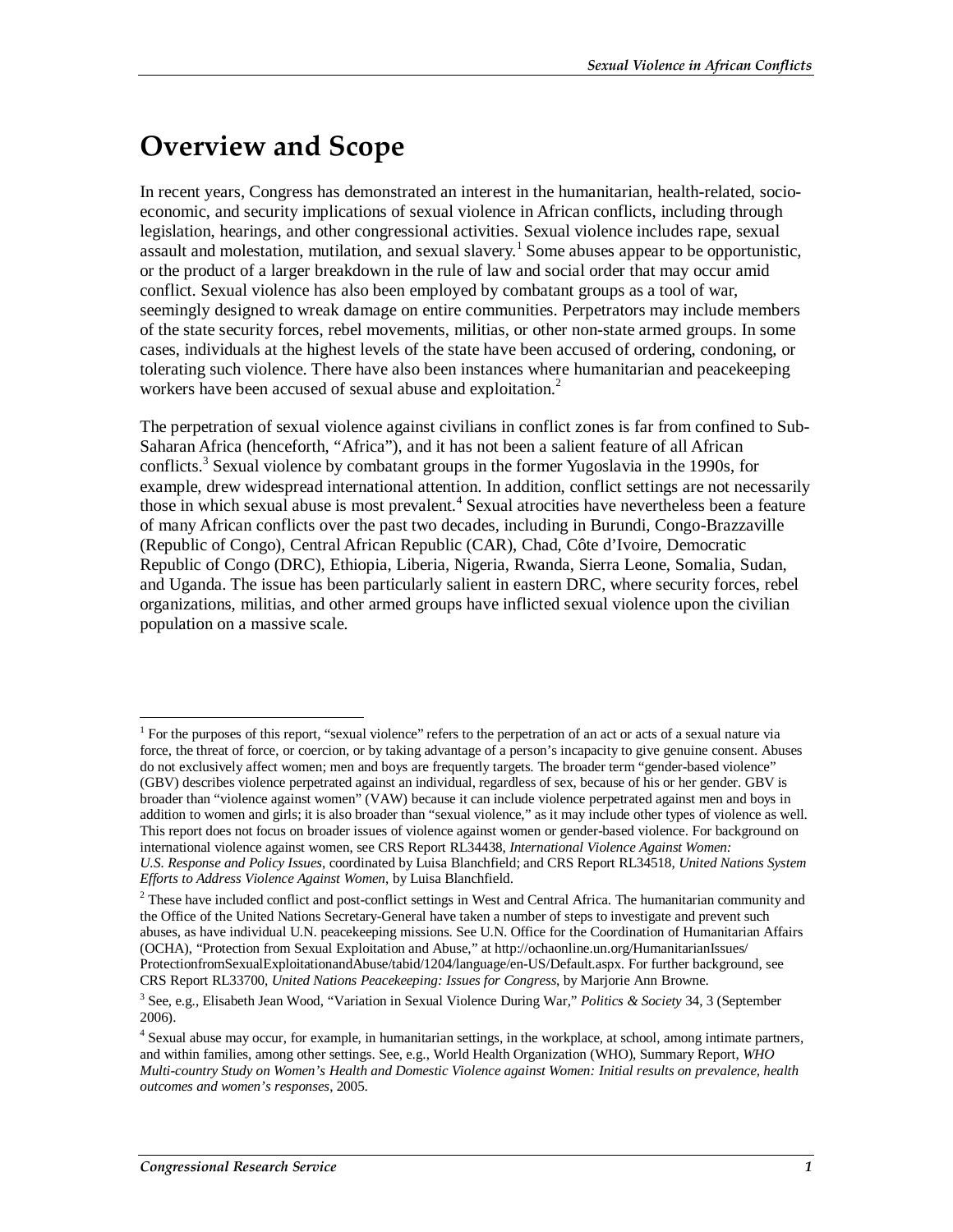This report focuses on current conflicts in Africa in which sexual violence is reported to be widespread or systematic.<sup>5</sup> It describes the context in which such violence takes place, selected cases where it is currently occurring, and U.S. policy responses. It concludes with a discussion of potential policy considerations for Congress, including the design and effectiveness of U.S. programs; coordination between agencies and between international donors; and the question of whether policy responses to sexual violence can be separated from the broader context in which such violence occurs. The report includes a detailed case study of DRC, which has drawn particular attention from the Obama Administration and the  $111<sup>th</sup>$  Congress.

#### **Measuring the Prevalence of Sexual Violence**

Accurate information on the prevalence of sexual violence is difficult to obtain in any circumstance, as victims often decline to report their experiences due to personal trauma, fear of reprisals, and societal stigma. These difficulties are exacerbated in conflict settings by general chaos and population displacements, safety fears, and a breakdown or lack of systems to collect and report information. In many African countries, law enforcement systems, state investigatory entities, and provisions for the protection of victims are near-absent, which inhibits accurate reporting. Due to these challenges, comprehensive population surveys are not generally available or feasible, let alone surveys on the prevalence of sexual abuses. Data from medical surveys and judicial investigations, information obtained through U.N. agencies and programs, humanitarian and human rights organizations, research studies, and press reports may nevertheless give a picture of where and in what context high levels of sexual violence are occurring.

#### **Congressional Activities**

Recent congressional actions include the Omnibus Appropriations Act for 2009 (P.L. 111-8), which stated that Development Assistance (DA) and Economic Support Fund (ESF) funds "shall be made available for programs to address sexual and gender-based violence," and that bilateral economic assistance and international security assistance programs that provide funding for foreign police, judicial, and military officials "shall address, where appropriate, gender-based violence."<sup>6</sup> An explanatory statement directed the State Department and USAID to report to the Committees on Appropriations on "programs addressing sexual and gender-based violence and how these issues are being integrated into foreign police, judicial and military training programs."<sup>7</sup>

The 111<sup>th</sup> Congress has held multiple hearings on the topic of sexual and gender-based violence, several of which have focused on African conflict settings. In May 2009, the Senate Foreign Relations Committee Subcommittee on International Operations and Organizations, Human Rights, Democracy and Global Women's Issues; and the Subcommittee on African Affairs held a joint hearing on "Confronting Rape and Other Forms of Violence Against Women in Conflict

The U.N. Secretary-General and various international tribunals have stated that "widespread" refers to the large-scale<br>The U.N. Secretary-General and various international tribunals have stated that "widespread" refers to nature of the attack and the number of victims, while "systematic" refers to the organized nature of the acts of violence and the improbability of their random occurrence (United Nations, *Report of the Secretary-General Pursuant to Security Council Resolution 1820 (2008)*, U.N. document S/2009/362, July 15, 2009).

<sup>&</sup>lt;sup>6</sup> P.L. 111-8, , Division H, Title VII, Section 7063, (a) and (b). The inclusion of content on gender-based violence in foreign police, judicial, and military training was required in the Foreign Operations, Export-Financing, and Related Programs Appropriations Act, 2006 (P.L. 109-102, Section 573), November 14, 2005; similar language was included in the Consolidated Appropriations Act, 2008 (P.L. 110-161, Division J, Section 660), December 26, 2007; and the Omnibus Appropriations Act, 2009 (P.L. 111-8, Division H, Section 7063), March 11, 2009.

<sup>&</sup>lt;sup>7</sup> Explanatory statement submitted by Congressman David R. Obey, Chairman of the House Committee on Appropriations, "as if it were a joint explanatory statement of a committee of conference," appearing on p. 4219 of the *Congressional Record*, February 23, 2009. A report was submitted by USAID and the State Department in early November 2009.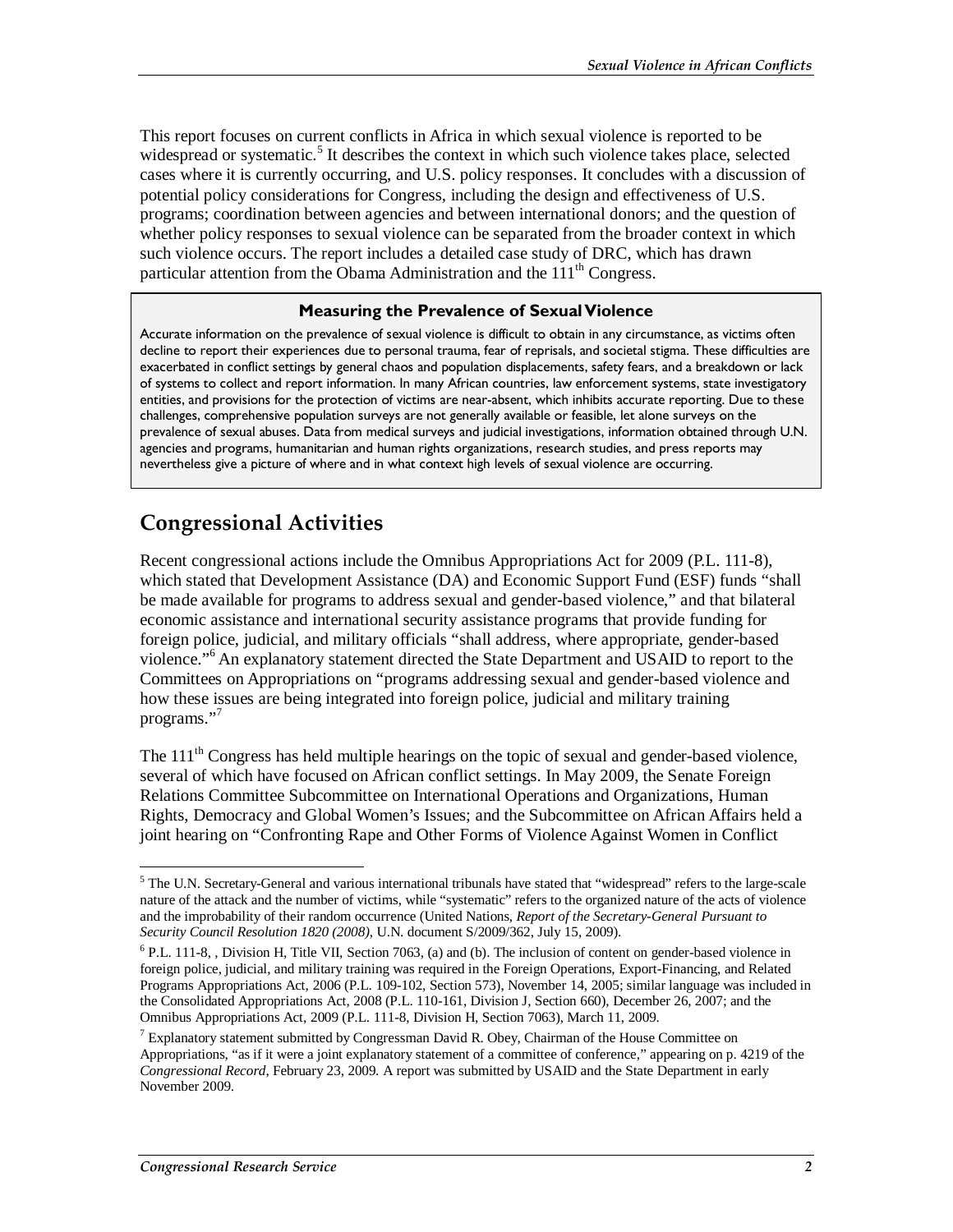Zones—Spotlight: DRC and Sudan." The House Foreign Affairs Committee and the Senate Foreign Relations Committee also held several hearings in 2009 on the broader topic of international violence against women.

In addition to legislation broadly focusing on international violence against women, several pieces of legislation pending before the 111<sup>th</sup> Congress directly reference sexual violence in ongoing African conflicts. These include S. 1067/H.R. 2478 (*Lord's Resistance Army Disarmament and Northern Uganda Recovery Act*); H.Res. 542 (*Condemning the Ongoing Attacks by the Lord's Resistance Army…*); S. 891 (*Congo Conflict Minerals Act of 2009*); and H.Con.Res. 20 (*Expressing the sense of Congress that the global use of child soldiers is*  unacceptable...).<sup>8</sup> Draft legislation introduced during the 110<sup>th</sup> Congress included H.Res. 726 (*Calling on the President of the United States and the international community to take immediate steps to respond to and prevent acts of rape and sexual violence against women and girls in Darfur, Sudan, eastern Chad and the Central African Republic*), passed by the House on October 29, 2007; and H.Res. 1227 (*Condemning sexual violence in the Democratic Republic of the Congo…*), passed by the House on September 23, 2008.

## **Selected Cases of Sexual Violence in African Conflicts**

Sexual violence has been reported as a significant feature of several active conflicts in Africa, including in Central African Republic (CAR), Chad, eastern DRC, the Ogaden region of Ethiopia, the Niger Delta region of Nigeria, Somalia, and the Darfur region of Sudan. In eastern DRC, eastern CAR, and Sudan, sexual violence has been carried out not only by domestic armed groups, but also by members of the Lord's Resistance Army (LRA), an insurgent group that originated in northern Uganda over 20 years ago. LRA fighters have reportedly raped and mutilated civilians and abducted boys and girls for sexual slavery.<sup>9</sup>

**Table 1** briefly describes situations of active conflict in Africa in which human rights organizations, humanitarian groups, U.N. agencies, U.S. government agencies, or other reputable sources have reported that sexual violence is widespread or systematic.<sup>10</sup> In most cases, evidence

<sup>&</sup>lt;sup>8</sup> S. 1067 was introduced by Senator Russ Feingold on May 19, 2009, and is before the Committee on Foreign Relations. H.R. 2478 was introduced by Congressman James P. McGovern on May 19, 2009, and was referred to the Committee on Foreign Affairs. H.Res. 542 was introduced on June 12, 2009 by Congressman Scott Garrett, and was referred to the Committee on Foreign Affairs. S. 891 was introduced by Senator Sam Brownback on April 23, 2009, and was referred to the Committee on Banking, Housing, and Urban Affairs. H.Con.Res. 20 was introduced by Congresswoman Eddie Bernice Johnson, and was referred to the Committee on Foreign Affairs.

<sup>9</sup> See, e.g., HRW, *The Christmas Massacres: LRA attacks on Civilians in Northern Congo*, February 2009; IRIN, "Central African Republic: The LRA - Not Finished Yet," October 1, 2009.

<sup>&</sup>lt;sup>10</sup> Sources for Table 1 include, among others: U.N. News, "Thousands Fall Victim to Sexual Violence in Central African Republic – UN," February 22, 2008; State Department, "2008 Human Rights Report: Central African Republic"; HRW, *State of Anarchy: Rebellion and Abuses against Civilians* [CAR], September 2007; State Department, "2008 Human Rights Report: Chad"; Amnesty International (AI), *'No Place For Us Here': Violence Against Refugee Women in Eastern Chad*, September 2009; Stephen Lewis, "Congo-Kinshasa: End Sexual Violence in Eastern Region," *AllAfrica.com*, September 13, 2007; U.N. News, "Sexual Violence Against Women in DR Congo Amounts to War Crime: UN Expert," October 26, 2007; UNSG 2009; Harvard Humanitarian Initiative, *Characterizing Sexual Violence in the Democratic Republic of the Congo*, August 2009; HRW, *Collective Punishment: War Crimes and Crimes against Humanity in the Ogaden area of Ethiopia's Somali Region*, June 2008; AI, *Rape—The Silent Weapon* [Nigeria], November 28, 2006; Emily Lenning and Sara Brightman, "Oil, Rape and State Crime in Nigeria," (continued...)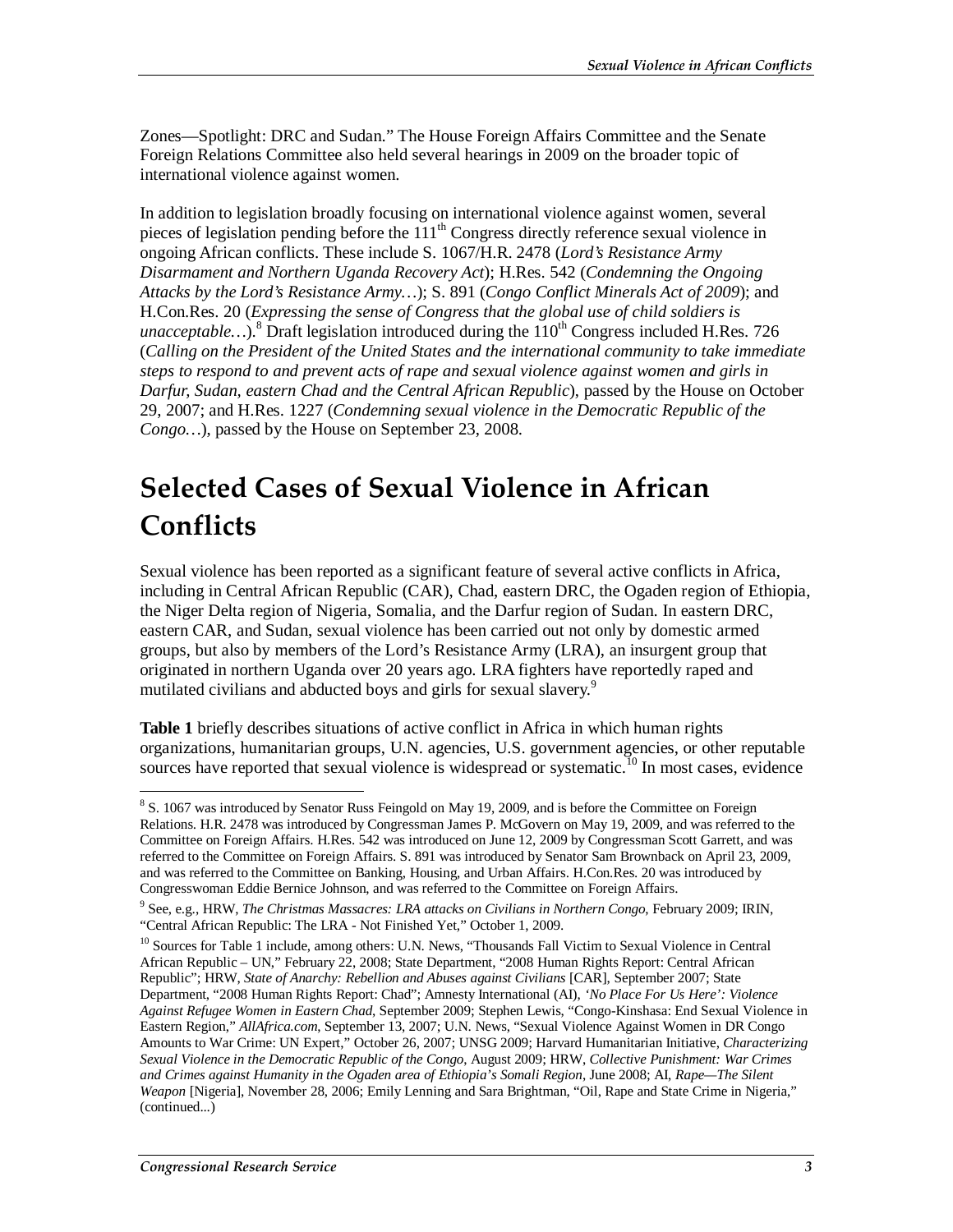collected by these monitors does not carry legal weight. In each of these countries, human rights monitors have reported that prosecutions of rape and other sexual crimes are extremely rare.

| Country                                                    | <b>Conflict</b>                                                                                                                                                                                                                                                                                                   | <b>Alleged Perpetrators</b>                                                                                                                                                                         | <b>Description</b>                                                                                                                                                                                                                                                                                                                 |
|------------------------------------------------------------|-------------------------------------------------------------------------------------------------------------------------------------------------------------------------------------------------------------------------------------------------------------------------------------------------------------------|-----------------------------------------------------------------------------------------------------------------------------------------------------------------------------------------------------|------------------------------------------------------------------------------------------------------------------------------------------------------------------------------------------------------------------------------------------------------------------------------------------------------------------------------------|
| Central African Republic<br>(CAR)                          | Multiple armed rebellions<br>against the government of<br>President François Bozizé,<br>with rebel groups<br>controlling territory in the<br>north. Armed groups also<br>include community defense<br>militias and organized<br>criminal gangs.                                                                   | CAR security forces,<br>including the army,<br>presidential guard, and<br>police; Chadian troops;<br>rebel groups; LRA fighters.                                                                    | According to the U.N.<br>Office for the Coordination<br>of Humanitarian Affairs<br>(2008), over 15% of<br>women and girls in CAR's<br>violence-ridden north have<br>been victims of sexual<br>violence.                                                                                                                            |
| Chad                                                       | Multiple armed factions<br>challenging the government<br>of President Idriss Déby,<br>based mainly in eastern<br>Chad near the Sudanese<br>border. Armed groups also<br>include ethnic militias.<br>militias and rebel groups<br>connected to the spillover<br>of conflict in neighboring<br>Darfur, and bandits. | Chadian security forces,<br>including the army, police,<br>and gendarmerie; Chadian<br>rebel and militia groups,<br>Sudanese janjaweed;<br>bandits.                                                 | Cases of sexual violence in<br>conflict areas in eastern<br>Chad have been<br>documented by human<br>rights groups, U.N.<br>agencies, and U.S.<br>government sources, but<br>indications of scale are not<br>available. Rape and other<br>forms of violence are<br>reportedly pervasive in and<br>around Darfuri refugee<br>camps. |
| Democratic Republic of<br>Congo (DRC)<br>(See case study.) | Fighting in eastern regions,<br>especially North and South<br>Kivu, between the<br>Congolese military<br>(FARDC); the Forces<br>Démocratiques pour la<br>Libération du Rwanda<br>(FDLR); Mai Mai militias;<br>and other armed groups.                                                                             | FARDC troops (including<br>former rebel combat units<br>that have been integrated<br>into the military as part of<br>successive peace deals);<br>Congolese police; FDLR;<br>militias; LRA fighters. | Sexual violence in eastern<br>DRC is thought to be the<br>worst in the world. The<br>United Nations has<br>recorded over 200,000<br>cases of rape in eastern<br>Congo since 1996. Reports<br>have characterized sexual<br>abuse in DRC as a "weapon"<br>of terror" and a war crime.                                                |

#### **Table 1. Selected Active Conflicts in Africa During Which Combatant Groups Have Allegedly Committed Widespread or Systematic Sexual Violence**

1

<sup>(...</sup>continued)

*Critical Criminology* (2009); AI, *Routinely Targeted: Attacks on Civilians in Somalia*, May 2008; HRW, *'So Much to Fear': War Crimes and the Devastation of Somalia*, December 2008; State Department, "2008 Human Rights Reports: Somalia"; IRIN, "Somalia: Instead of a safe haven, fear and rape in Galkayo," September 23, 2009; Reuters, "UN Says Rape is Systematic Weapon of War in Darfur," June 21, 2005; State Department, "2008 Human Rights Report: Sudan"; Physicians for Human Rights, *Nowhere To Turn: Failure to Protect, Support, and Assure Justice for Darfuri Women*, May 2009; United Nations, *Report of the Panel of Experts… Concerning the Sudan*, October 29, 2009, S/2009/562.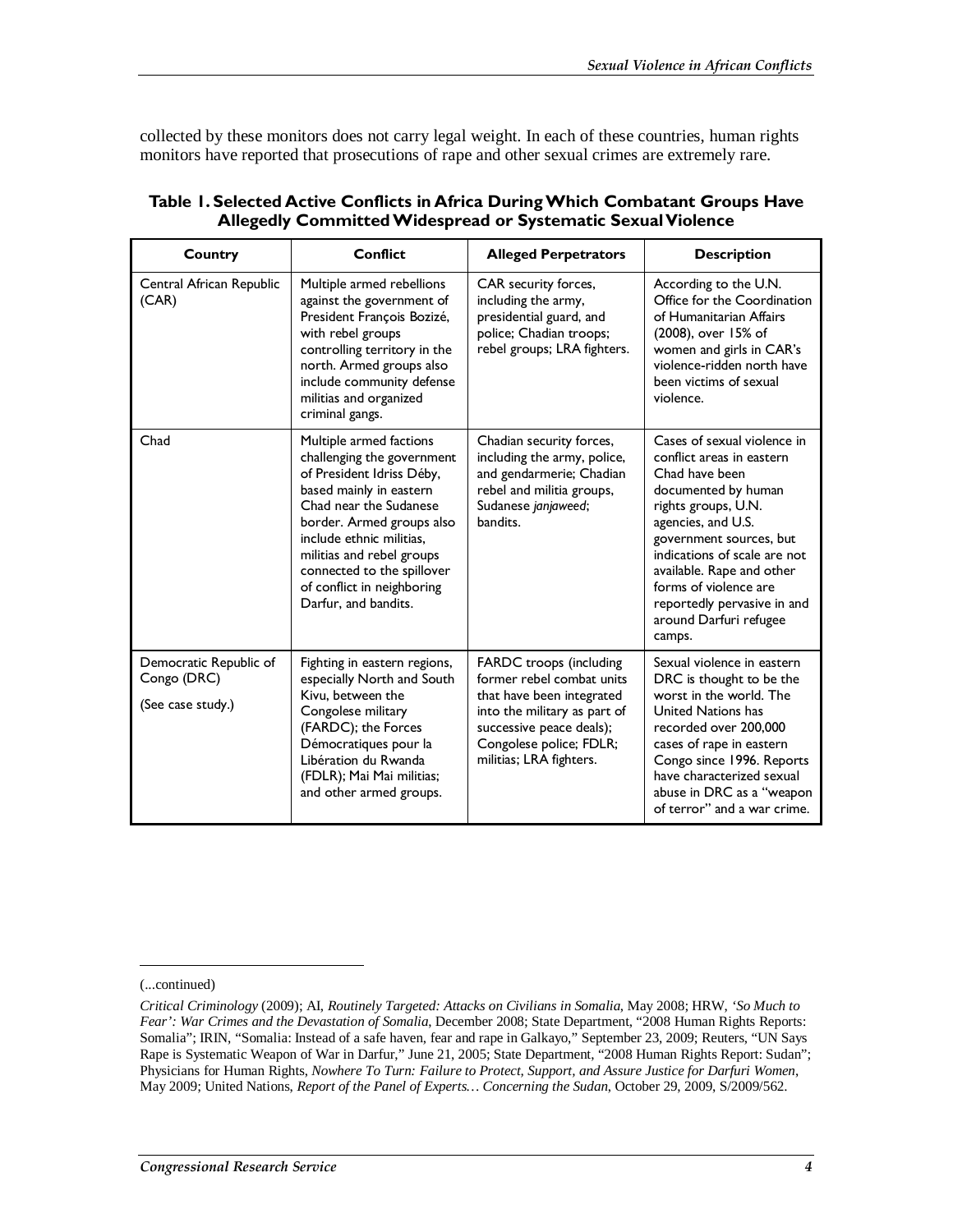| Country  | Conflict                                                                                                                                                                                                                                                                                        | <b>Alleged Perpetrators</b>                                                                                                                                                                                                   | <b>Description</b>                                                                                                                                                                                                                                                                                                                                                         |
|----------|-------------------------------------------------------------------------------------------------------------------------------------------------------------------------------------------------------------------------------------------------------------------------------------------------|-------------------------------------------------------------------------------------------------------------------------------------------------------------------------------------------------------------------------------|----------------------------------------------------------------------------------------------------------------------------------------------------------------------------------------------------------------------------------------------------------------------------------------------------------------------------------------------------------------------------|
| Ethiopia | In addition to other long-<br>running, low-level ethnically<br>based insurgencies, active<br>conflict is ongoing between<br>Ethiopian security forces<br>and the Ogaden National<br>Liberation Front (ONLF), a<br>largely ethnic Somali<br>insurgent group in eastern<br>Ethiopia.              | Ethiopian armed forces<br>(ENDF). (Reliable<br>information on ONLF<br>activities is sparse.)                                                                                                                                  | According to Human Rights<br>Watch, "systematic" rape<br>has been a feature of the<br>Ethiopian government's<br>counter-insurgency strategy<br>in the Ogaden region since<br>2007, potentially amounting<br>to a war crime or crime<br>against humanity. Women<br>were reportedly frequently<br>raped while in military<br>detention on accusations of<br>aiding the ONLF. |
| Nigeria  | Sporadic combat between<br>government security forces<br>and ethno-regional militant<br>groups in the oil-producing<br>Niger Delta. The Delta also<br>hosts criminal gangs and<br>various militias, which may<br>overlap with militants.                                                        | State security forces,<br>particularly the police and<br>members of the military's<br>Joint Task Force (JTF),<br>which is deployed in the<br>Delta region. Occasional,<br>though rare, reports of<br>rape by militant groups. | State security forces<br>deployed in the Delta have<br>reportedly used rape as a<br>tool to intimidate the local<br>population and retaliate for<br>attacks on oil installations<br>by militant groups.                                                                                                                                                                    |
| Somalia  | Conflict between the<br><b>Transitional Federal</b><br>Government (TFG) and<br>allied forces, Islamist<br>insurgents such as Al<br>Shabaab, clan militias, and<br>other armed groups. Parts<br>of south-central Somalia<br>were occupied by Ethiopian<br>troops between 2006 and<br>early 2009. | TFG security forces and<br>allied forces, militias.                                                                                                                                                                           | In 2007, TFG-allied forces,<br>Ethiopian troops, and<br>various allied armed groups<br>and clan militias were<br>accused by human rights<br>groups of perpetrating<br>sexual violence.<br>Information on current<br>levels of sexual violence in<br>conflict-affected areas is<br>unavailable. IDPs have also<br>been targeted for sexual<br>assault.                      |
| Sudan    | Conflict in Darfur between<br>Sudanese security forces,<br>government-allied militias<br>known as janjaweed, and<br>rebel groups. Armed<br>groups also include militias<br>and bandits. Sporadic inter-<br>ethnic violence in post-<br>conflict setting in South<br>Sudan.                      | Sudanese security forces,<br>including the Sudanese<br>Armed Forces (SAF) and<br>other security agents and<br>paramilitary forces;<br>janjaweed militias; rebel<br>groups; LRA fighters.                                      | Multiple multilateral, NGO,<br>and news reports state that<br>rape has been used in<br>Darfur by government and<br>government-allied forces as<br>a weapon of war. IDPs also<br>reportedly face high levels<br>of sexual violence.                                                                                                                                         |

**Sources:** Compiled by CRS from human rights and humanitarian organizations; U.N. documents; U.S. government documents; private sector analyses; international news reports.

**Note:** For further background, see the following CRS reports: CRS Report RS22798, *Instability in Chad*, by Lauren Ploch; CRS Report R40108, *The Democratic Republic of Congo: Background and Current Developments*, by Ted Dagne; CRS Report RL33964, *Nigeria*, by Lauren Ploch; CRS Report RL33911, *Somalia: Current Conditions and Prospects for a Lasting Peace*, by Ted Dagne; CRS Report RL33574, *Sudan: The Crisis in Darfur and Status of the North-South Peace Agreement*, by Ted Dagne; and CRS Report RL33701, *Uganda: Current Conditions and the Crisis in North Uganda*, by Ted Dagne.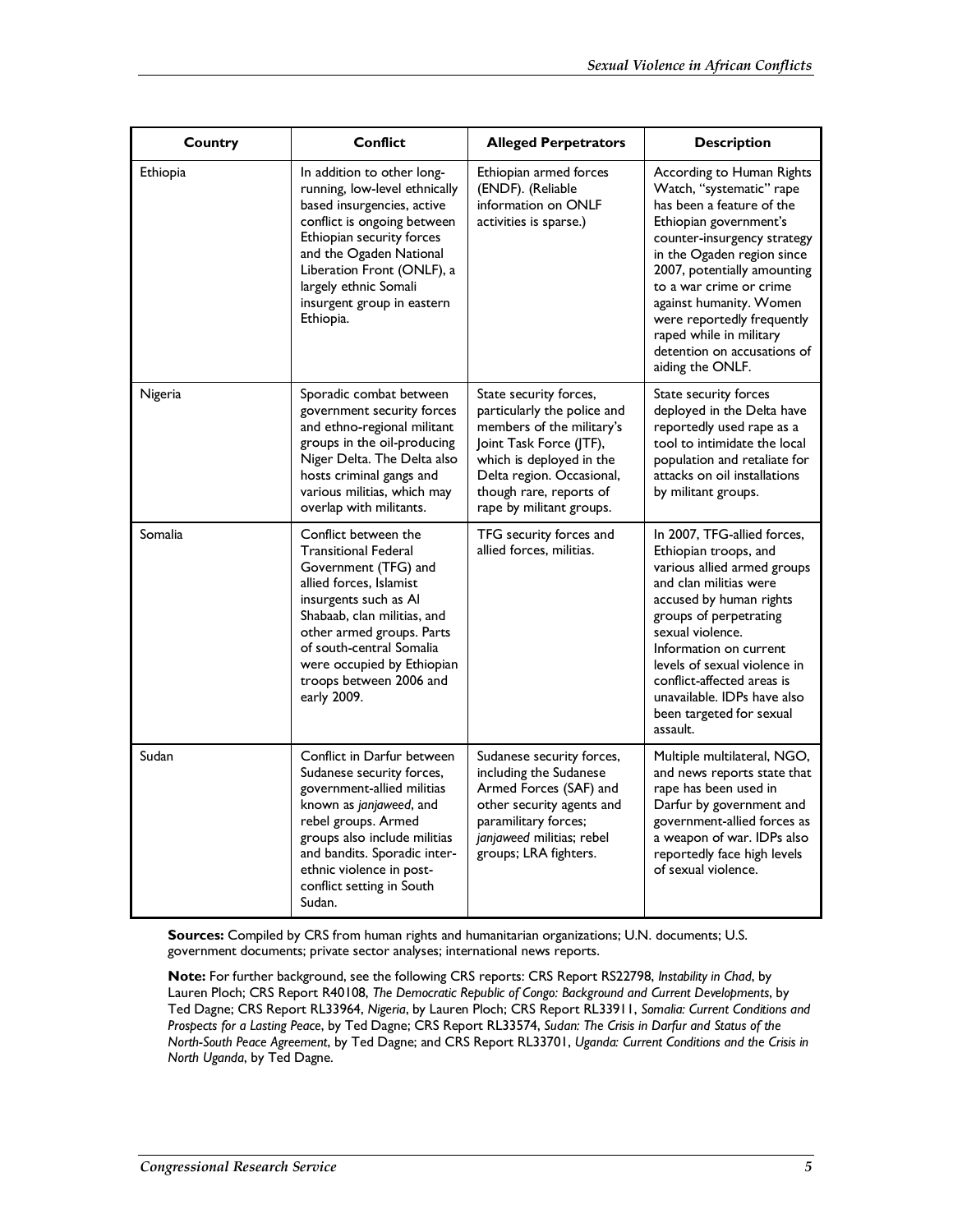In addition to active conflicts, countries transitioning from conflicts in which sexual violence was prevalent often continue to experience high levels of sexual violence. This is potentially due to shifts in social norms and the weakening of rule of law during conflict, as well as the reintegration of former combatants into society, though causal dynamics may require further study.<sup>11</sup> In Africa, high levels of sexual violence are reported in post-conflict situations in Burundi, Côte d'Ivoire, Liberia, and Sierra Leone, among others.<sup>12</sup>

Sexual violence has also been perpetrated by security forces in non-conflict situations in several African countries in recent years. For example, in Guinea, which is under military rule, members of the presidential guard, police, and gendarmerie reportedly committed dozens of rapes and other sexual crimes against women during a crackdown on anti-military demonstrators in late September 2009.<sup>13</sup> In Kenya, sexual violence—including rape, gang rape, and mutilation—was a feature of the violence that erupted in early 2008 following disputed presidential elections. Various investigations into the violence in Kenya suggest that such violence was carried out by members of the government security forces as well as non-state militias, humanitarian workers, and other individuals, often on the basis of perceived ethnic or political affiliation, but also opportunistically.<sup>14</sup> In Zimbabwe, members of the military, police, and pro-government militias have been accused of perpetrating sexual violence for the purpose of political intimidation.<sup>15</sup> There are many other such examples.

## **Context**

Sexual violence has long been referred to by many as the "collateral damage" of fighting, or as the product of an increase in internal conflicts carried out in whole or in part by irregular forces.<sup>16</sup>

15 E.g., IRIN, "Zimbabwe: Focus on Rape as a Political Weapon," April 8, 2003; HRW, *Diamonds in the Rough: Human Rights Abuses in the Marange Diamond Fields of Zimbabwe*, June 2009; Alex Bell, "Zimbabwe: Soldiers Involved in Rape and Other Sexual Violence on Farms," SW Radio Africa (London), October 8, 2009.

<sup>&</sup>lt;u>.</u> <sup>11</sup> Amnesty International, *Women in Post-Conflict Situations: A Fact Sheet*, July 20, 2005; U.N. document S/2009/362.

 $12$  Whether these countries should be classified as "post-conflict" is a matter of interpretation. In Burundi and Côte d'Ivoire formerly warring parties have agreed to peace deals, though they have not completely disarmed, and international peacekeepers continue to be deployed, as they are in Liberia as well. Sources on sexual violence in these countries include Nona Zicherman, "Addressing Sexual Violence in Post-Conflict Burundi," *Forced Migration Review*, No. 27, January 2007; Amnesty International, "Widespread Tolerance for Sexual Violence and Rape in Burundi," October 9, 2007; United Nations, *Twenty-Second Progress Report of the Secretary-General on the United Nations Operation in Côte d'Ivoire*, S/2009/495, September 29, 2009; ActionAid, *UNMIL: International Engagement in Addressing Violence against Women*, March 2007; United Nations, *Nineteenth Progress Report of the Secretary-General on the United Nations Mission in Liberia*, S/2009/411, August 10, 2009; Johannes John-Langba, *HIV, Sexual Violence and Exploitation During Post-Conflict Transitions: The Case of Sierra Leone*," Social Science Research Council working paper, 2008; IRIN, "Sierra Leone: Sexual violence defies new law," July 30, 2009.

 $13$  E.g., U.N. Office for the Coordination of Humanitarian Affairs (OCHA), "Guinea Victims of Security Forces Crackdown: Situation Report No. 3," October 18, 2009; HRW, "Guinea: September 28 Massacre Was Premeditated," October 27, 2009.

<sup>&</sup>lt;sup>14</sup> E.g., Kenya Human Rights Commission, *Violating the Vote: A report of the 2007 general elections*, September 15, 2008; *Final Report from Kenya's Commission of Inquiry into Post-Election Violence* ("The Waki Commission"), October 15, 2008, esp. pp. 252-260; U.N. Population Fund (UNFPA), "Sexual Violence Threatens Women and Girls in Kenya's Post-Election Crisis," March 5, 2009.

<sup>16</sup> E.g., Médecins Sans Frontières/Doctors Without Borders (MSF), *Shattered Lives: Immediate Medical Care Vital for Sexual Violence Victims*, March 2009 (henceforth, MSF March 2009); Jeanne Ward and Mendy Marsh/U.N. Population Fund (UNFPA), *Sexual Violence Against Women and Girls in War and Its Aftermath: Realities, Responses, and Required Resources*, Briefing Paper prepared for Symposium on Sexual Violence in Conflict and Beyond, June 21-23, 2006, Belgium. The U.N. Development Fund for Women (UNIFEM) reports that "some 70 percent of the casualties in (continued...)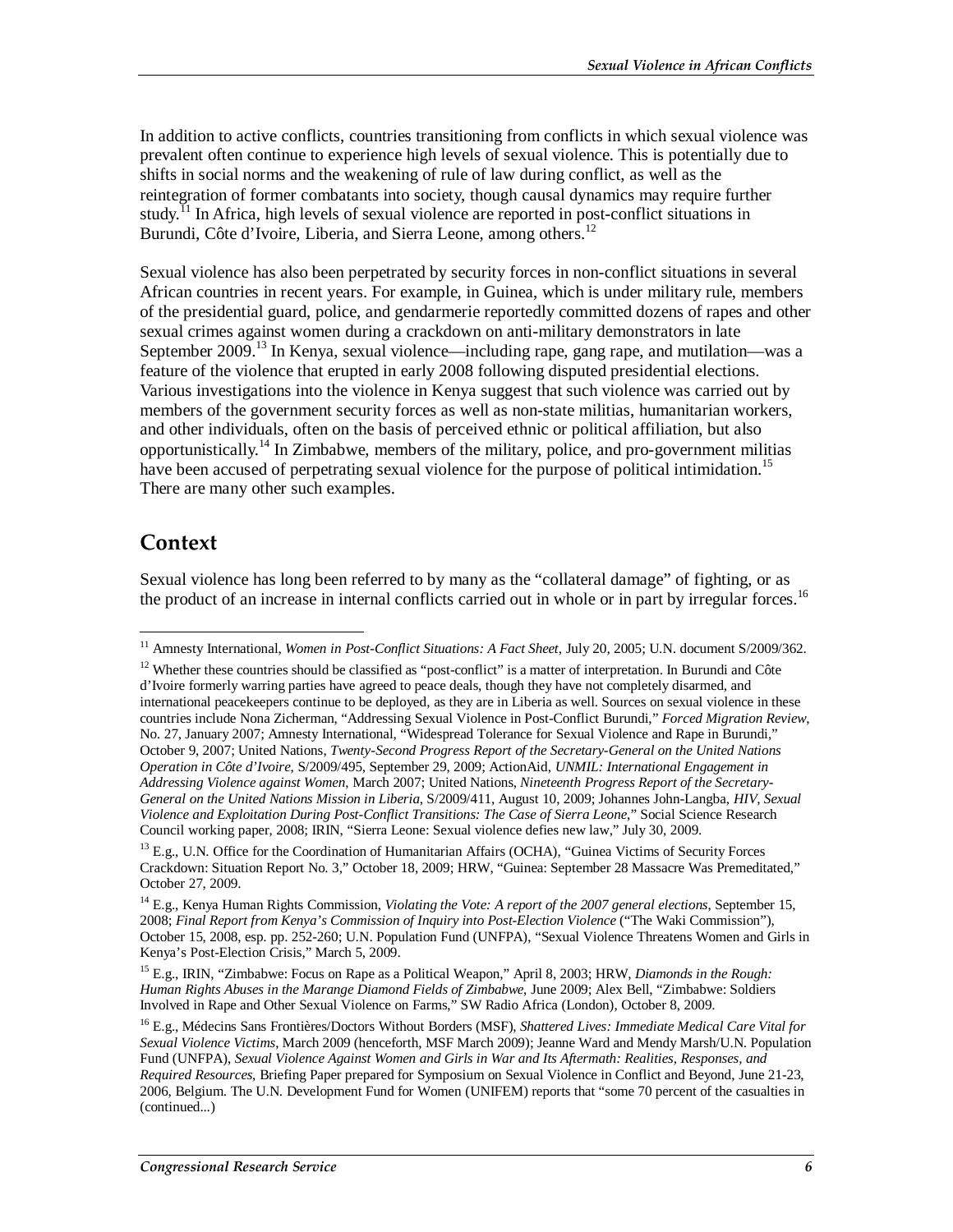However, while sexual violence may appear in some cases to be random, it is sometimes used to further the strategic aims of conflict actors, meaning that it is "systematically employed for a variety of purposes, including intimidation, humiliation, political terror, extracting information, rewarding soldiers, and 'ethnic cleansing.'"<sup>17</sup> In 2008, the U.N. Security Council affirmed that widespread and/or systematic sexual violence can constitute a war crime, a crime against humanity, or a constitutive act of genocide.<sup>18</sup> Perpetrators' motivation is thought to vary significantly between situations and groups; in many situations, sexual violence may be carried out by multiple actors and for multiple reasons simultaneously.<sup>19</sup>

#### **Opportunistic Violence**

In conflict settings, sexual violence often occurs amid a general breakdown in the rule of law, social systems, and discipline within combatant groups. Violence may be more or less opportunistic and indiscriminate, as combatants experience a sense of impunity for their actions. This is reportedly the case in many African conflicts, such as those in DRC, Chad, and CAR.<sup>20</sup> Rape and other forms of sexual assault may also be encouraged or tolerated among combatant groups and military corps without an effective chain of command or disciplinary mechanisms. Combatants who are not regularly paid may view rape—like the looting of food and other goods from local populations—as "justified" as part of their upkeep. Some rebel groups, notably the LRA, have abducted civilians to serve as sexual slaves for their fighters.<sup>21</sup> Situations, including those in Africa, in which sexual violence is widely perpetrated by combatant groups often see a concurrent increase in sexual assault by civilians. $22$ 

#### **Sexual Violence as a Weapon of War**

In several conflicts in Africa, notably those in DRC, Darfur, and Ethiopia's Ogaden region, sexual violence has reportedly been used by one or more conflict parties as a tool of war. For example, systematic violence may be used as a strategy to destroy or humiliate those thought to harbor or support an opposing armed group. This has been the case in eastern DRC, where both the military and insurgent groups have been accused of employing this tactic, or in the Ogaden, where it has reportedly been employed by the military.<sup>23</sup> Sexual violence is also sometimes carried out as "revenge" for an armed assault carried out by opposing forces; instances of this have been reported in the Niger Delta region of Nigeria as well as in the other conflicts cited.<sup>24</sup> As a tool of

1

<sup>(...</sup>continued)

recent conflicts have been non-combatants—most of them women and children" ("Facts & Figures on VAW," at http://www.unifem.org/gender\_issues/violence\_against\_women/facts\_figures.php?page=7).

<sup>17</sup> Amnesty International, *Rape as a Tool of War: A Factsheet*, August 25, 2005.

<sup>18</sup> U.N. document S/RES/1820 (2008), June 19, 2008.

<sup>19</sup> Wood 2006.

<sup>20</sup> E.g., HRW, *Renewed Crisis in North Kivu*, October 2007; State Department, "2008 Human Rights Report: Chad"; HRW, *State of Anarchy: Rebellion and Abuses against Civilians* [CAR], September 2007.

<sup>21</sup> E.g., HRW, *The Christmas Massacres: LRA attacks on Civilians in Northern Congo*, February 2009.

<sup>22</sup> *Report of the Secretary-General Pursuant to Security Council Resolution 1820 (2008)*, U.N. document S/2009/362.

<sup>23</sup> HRW, *Renewed Crisis in North Kivu*, October 2007; HRW, *Soldiers Who Rape, Commanders Who Condone: Sexual* 

*Violence and Military Reform in the Democratic Republic of Congo*, July 2009; Harvard Humanitarian Initiative, *Characterizing Sexual Violence in the Democratic Republic of the Congo*, August 2009; HRW, *Collective Punishment: War Crimes and Crimes against Humanity in the Ogaden area of Ethiopia's Somali Region*, June 2008.

<sup>24</sup> E.g., AI, *Rape—The Silent Weapon* [Nigeria], November 28, 2006; Emily Lenning and Sara Brightman, "Oil, Rape (continued...)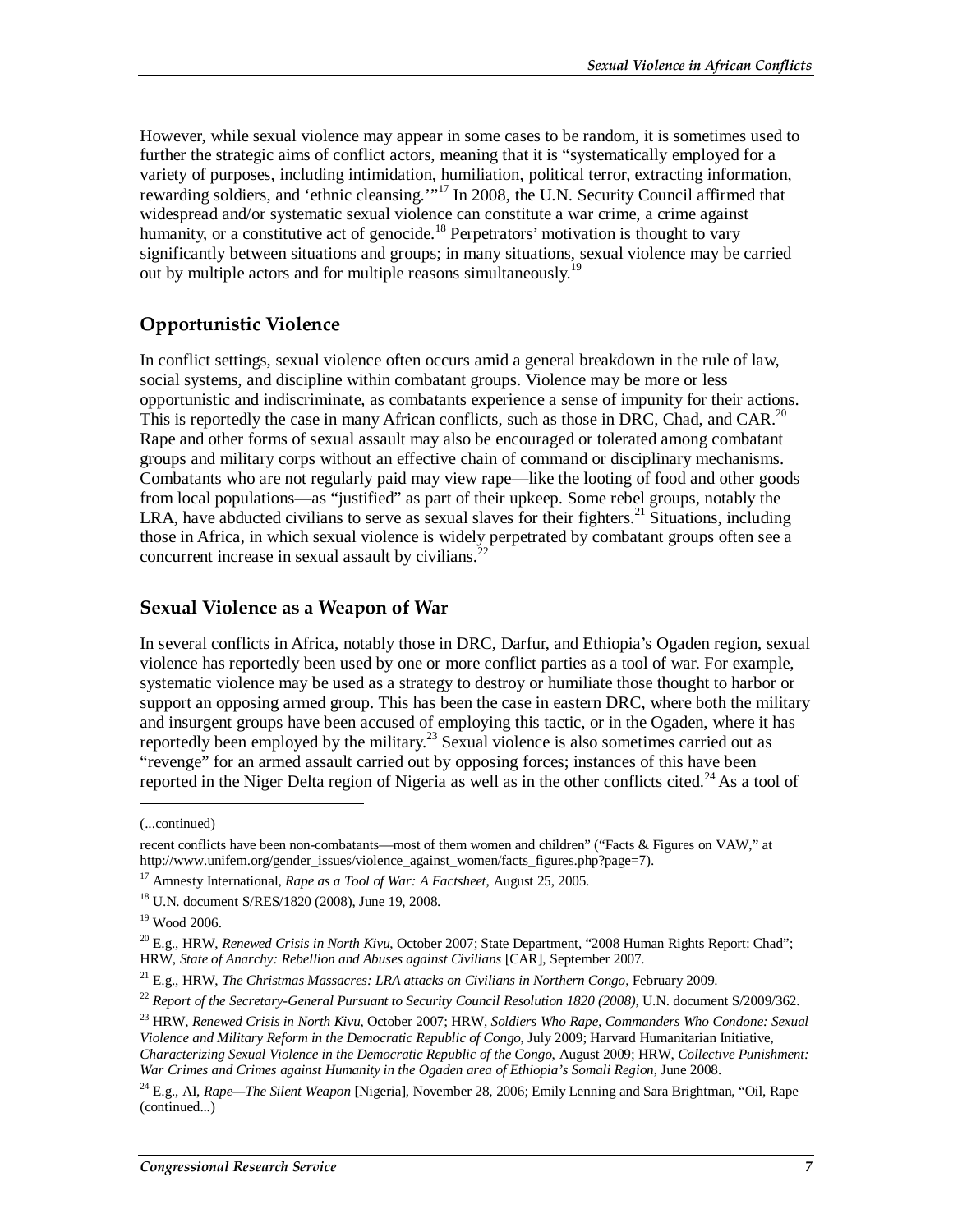ethnic cleansing or genocide, sexual violence may be used to spread terror among a targeted group, disrupt its social structures, drive the group off its land, or preclude its members from reproducing; sexual violence also sometimes precedes murder. In Darfur, state security forces and pro-government militia have repeatedly been accused of employing this tactic.<sup>25</sup> In such circumstances, sexual violence has been interpreted as "a step in the process of group destruction."<sup>26</sup>

#### **Humanitarian Settings**

Sexual violence is often most prevalent where active combat is taking place. Violence also often spikes in and around displaced persons and refugee camps, which may be located relatively near conflict zones. This may be because women and girls are particularly vulnerable while fleeing: they are often unaccompanied by male relatives or community members, and protection en route to or within refugee and internally displaced person (IDP) camps may be limited. Displaced women and children are often vulnerable to being targeted by human traffickers; this has reportedly been the case, for example, in Somalia.<sup>27</sup> Displace populations, such as Darfuris in eastern Chad, often rely on women and children foraging for firewood or other fuel, which can put them at high risk of sexual assault by nearby armed groups.<sup>28</sup>

#### **Impact on Victims and Communities**

Survivors of sexual violence often suffer from short-term and long-term consequences with regard to their health, psychological well-being, and social integration. In addition to physical injuries, potential health consequences include sexually transmitted diseases (including HIV/AIDS), miscarriages, forced pregnancy, and traumatic fistula—debilitating tears in the tissue of the vagina, bladder, and rectum.<sup>29</sup> Access to treatment and follow-up care is particularly challenging in conflict settings, where facilities and trained staff are often insufficient, located in places that are difficult for rural inhabitants to reach, or under threat from armed groups. Government-operated health clinics may not guarantee safety or confidentiality, further reducing the likelihood that victims will seek care.

1

<sup>(...</sup>continued)

and State Crime in Nigeria," *Critical Criminology* (2009). For further background on this tactic, see Elisabeth Rehn and Ellen Johnson Sirleaf/UNIFEM, *Women, War, Peace: The Independent Experts' Assessment on the Impact of Armed Conflict on Women and Women's Role in Peace-Building*, 2002.

<sup>25</sup> E.g. AI, *Sudan, Darfur, Rape as a Weapon of War: Sexual violence and its consequences*, 2004; Harvard Program on Humanitarian Crises and Human Rights, *The Use of Rape as a Weapon of War in the Conflict in Darfur, Sudan*, Prepared for USAID/OTI with the assistance of Physicians for Human Rights, October 2004; see also Darfur-related cases opened by the International Criminal Court prosecutor, at http://www.icc-cpi.int/.

<sup>&</sup>lt;sup>26</sup> Report of the Secretary-General Pursuant to Security Council Resolution 1820 (2008), U.N. document S/2009/362.

<sup>27</sup> See U.N. Office for the Coordination of Humanitarian Affairs, *Human Smuggling and Human Trafficking in Somalia*, May 2, 2007.

<sup>28</sup> E.g., Amnesty International (AI), *'No Place For Us Here': Violence Against Refugee Women in Eastern Chad*, September 2009.

<sup>29</sup> United Nations, *In-Depth Study on All Forms of Violence Against Women: Report of the Secretary-General*, U.N. document A/61/122/Add.1, July 6, 2006, esp. pp. 47-49. For background on fistula, see CRS Report RS21773, *Reproductive Health Problems in the World: Obstetric Fistula: Background Information and Responses*, by Tiaji Salaam-Blyther.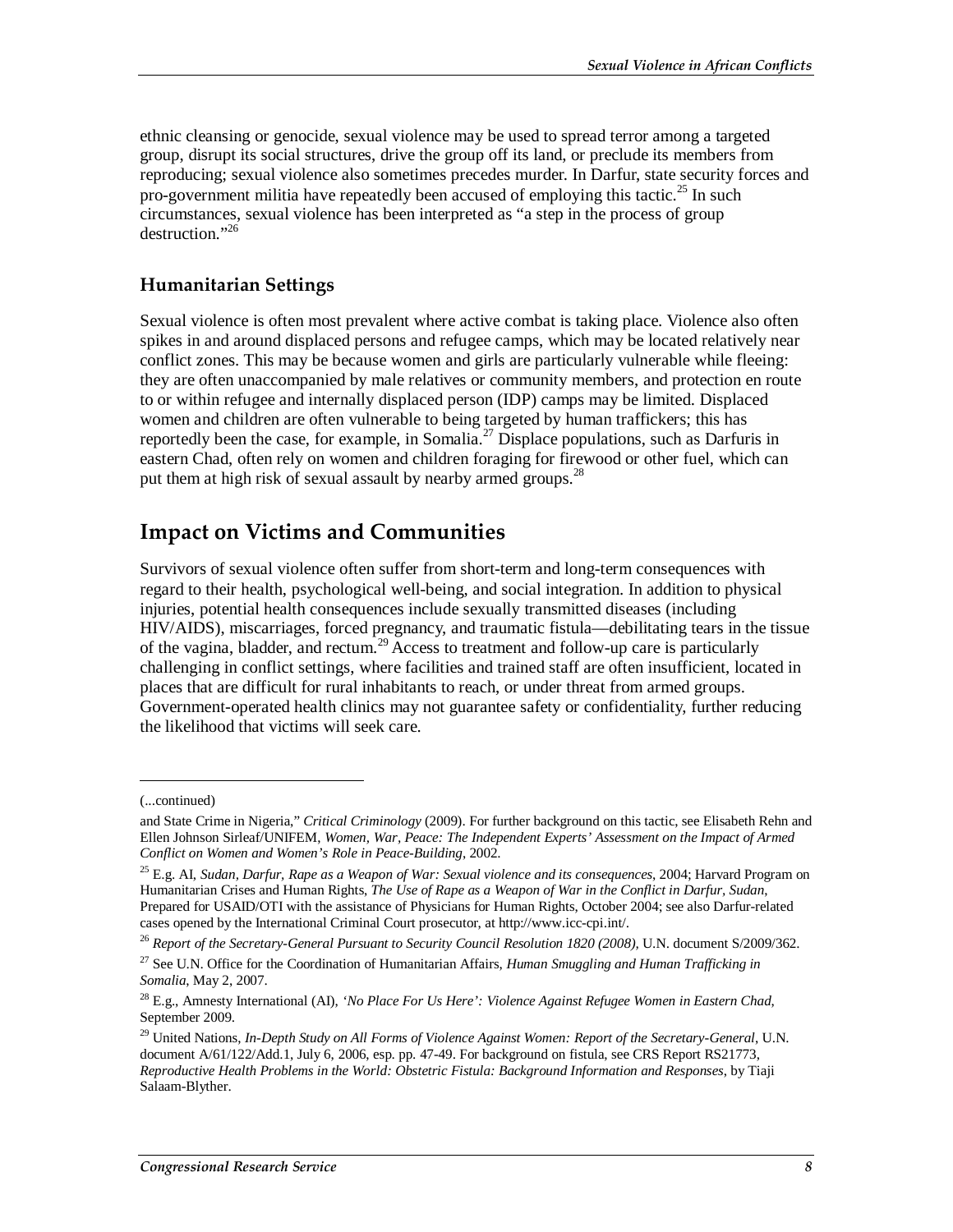The lingering health and reproductive effects of sexual assault can contribute to, and entrench, victims' social isolation. Researchers and advocates have reported extensively on family rejections of, and societal stigma against, rape victims in African conflict settings.<sup>30</sup> Survivors of sexual violence are often shunned by spouses, their families, and their communities. They may also fear reprisals by the perpetrator(s) of abuse, who are rarely prosecuted.<sup>31</sup> Individuals who attempt to report assaults may also face reprisals from police or military forces; in some countries, a woman who has been sexually assaulted can be prosecuted for adultery.<sup>32</sup> In postconflict settings, societal upheaval and impunity for perpetrators may reinforce norms in which rape and other forms of sexual abuse are tolerated. Indeed, high levels of sexual violence often persist long after a conflict has ended.<sup>33</sup>

Reports by humanitarian organizations suggest that male victims of sexual violence face particular challenges. While men and boys are thought to make up a minority of sexual violence victims in African conflicts, in many cases they have nonetheless been targeted for rape, sexual torture, sexual slavery, sexual humiliation, and forced incest.<sup>34</sup> Just as in cases affecting women, societal stigma and legal impediments can act as barriers to assistance and medical treatment; according to the World Health Organization, men and boys may be even less likely to report sexual abuse than women. $35$ 

#### **Prosecution of Sexual Violence in Africa: Challenges**

In conflict settings, human rights advocates argue, there is often insufficient will on the part of all parties to reduce abuses.<sup>36</sup> In addition, advocates consider that many African countries lack sufficient legal frameworks for the criminal prosecution of sexual violence.<sup>37</sup> For example, with regard to Darfur, according to Physicians for Human Rights,

Sudan's laws concerning rape effectively prevent access to justice for rape victims. The law as written defines rape as the Shari'a crime of adultery (zina)… If a woman who claims she was raped is unable to prove that she did not consent to intercourse, she may be charged with the crime of zina, which entails corporal punishment, because she has confessed to sexual penetration outside of marriage. In addition to these serious evidentiary hurdles, members of the military, security services, police, and border guards enjoy broad immunity for their actions and permission to file a legal complaint against an alleged rapist in any of these

-

<sup>&</sup>lt;sup>30</sup> See, for example, LaShawn R. Jefferson, "In War as in Peace: Sexual Violence and Women's Status," in Human Rights Watch (HRW), *World Report 2004*; MSF March 2009; multiple country-specific reports by human rights and humanitarian organizations.

<sup>&</sup>lt;sup>31</sup> HRW, "US: Act to Prevent Rape in War," May 13, 2009.

 $32$  This is notably the case in Sudan; see e.g. Physicians for Human Rights in partnership with the Harvard Humanitarian Initiative, *Nowhere to Turn: Failure to Protect, Support, and Assure Justice for Darfuri Women*, May 2009.

<sup>&</sup>lt;sup>33</sup> United Nations, *Women, Peace and Security: Report of the Secretary-General*, S/2009/465, September 16, 2009.

<sup>34</sup> Wynne Russell, "Sexual Violence Against Men and Boys," *Forced Migration Review*, No. 27, January 2007.

<sup>35</sup> World Health Organization (WHO), *World Report on Violence and Health*, 2002.

<sup>36</sup> E.g., HRW, *Soldiers Who Rape, Commanders Who Condone: Sexual Violence and Military Reform in the Democratic Republic of Congo*, July 2009.

<sup>37</sup> E.g., UNIFEM, *Not a Minute More: Ending Violence Against Women*, Appendix 1, 2003.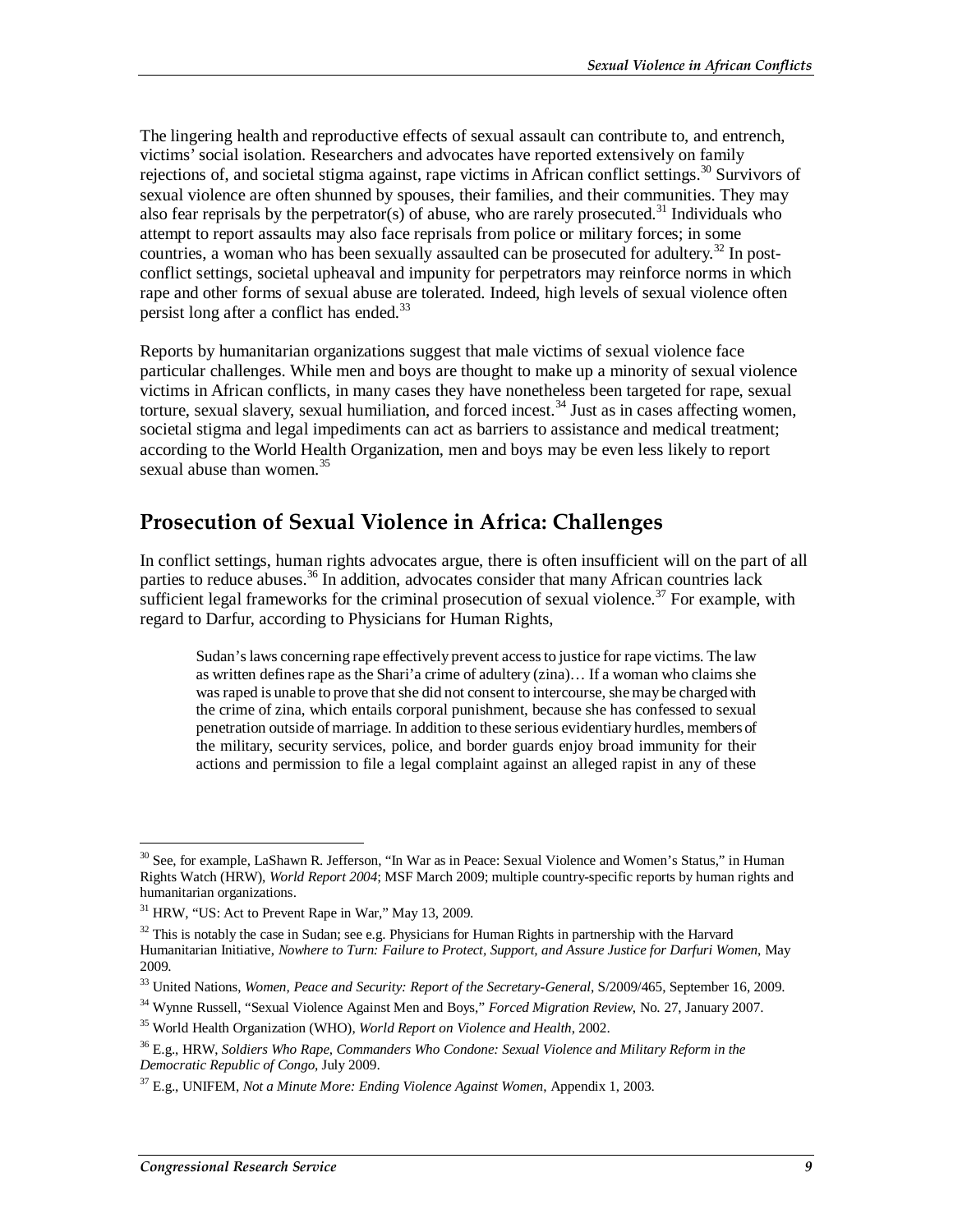categories must be granted by the individual's superior officer. Janjaweed are integrated into the Popular Defense Forces, which is also exempt from prosecution.<sup>38</sup>

Furthermore, some countries do not include male victims in their legal definitions of sexual violence.<sup>39</sup>

While several African governments, under pressure from donors and local civil society groups, have recently passed new legislation specifically addressing sexual violence—such as Kenya, Liberia, and DRC in 2006, and Sierra Leone in 2007—prosecutions are rare even in countries with appropriate laws in place. Many African law enforcement systems lack financial resources for investigations, judicial personnel with sufficient legal training, access to existing legislation, and expertise in handling sexual violence cases. Obtaining medical documentation of rape is often challenging in African countries, where healthcare systems are often nonexistent in many areas or severely overstretched. Moreover, judicial corruption and political influence are common phenomena throughout the continent.<sup>40</sup>

In addition to perceived gaps in criminal and procedural laws, in many cases the military code of justice either does not contain provisions prohibiting sexual assault, or is not strictly enforced by commanders or military leaders. Military courts, like civilian courts, may lack resources or sufficient trained personnel, and may operate on an ad-hoc basis. Insufficient or dysfunctional military justice systems can have an impact beyond military institutions: in some countries, such as DRC, military courts have jurisdiction over certain types of crimes that may be committed by civilians, including certain forms of armed assault.<sup>41</sup>

#### **Legal Status of Women**

As in other regions, many African constitutions and statutes do not accord women equal rights under the law, which can negatively affect women's ability to inherit property, retain control of assets following divorce, or bring legal suits against men. For example, DRC's Family Code restricts management of family property to male heads of household and prohibits married women from initiating legal actions without their husbands' authorization.42 In many cases, women's inferior legal status reflects wider phenomena of societal discrimination.<sup>43</sup> While many African countries have ratified international human rights treaties, African domestic courts often do not take these agreements into consideration in their rulings.44

-

<sup>38</sup> Physicians for Human Rights in partnership with the Harvard Humanitarian Initiative, *Nowhere to Turn: Failure to Protect, Support, and Assure Justice for Darfuri Women*, May 2009, Appendix E.

<sup>39</sup> MSF March 2009.

 $40$  See, e.g., Freedom House "Freedom in the World" database of political and civil liberties, specifically "Rule of Law" subscore, available at http://www.freedomhouse.org/template.cfm?page=1.

<sup>&</sup>lt;sup>41</sup> CRS interviews with experts on the DRC legal system, October-November 2009.

<sup>42</sup> African Association for the Defense of Human Rights/World Organization Against Torture, *Violence Against Women*  in the Democratic Republic of Congo (DRC): Alternative report prepared for the Committee on the Elimination of *Discrimination Against Women*, August 7-25, 2006.

<sup>43</sup> WHO, "Violence Against Women" factsheet, at http://www.who.int/mediacentre/factsheets/fs239/en/.

<sup>44</sup> E.g., African Association for the Defence of Human Rights and World Organization Against Torture, *Violence Against Women in the Democratic Republic of Congo (DRC)*, Alternative report prepared for the Committee on the Elimination of Discrimination Against Women, August 7-25, 2006.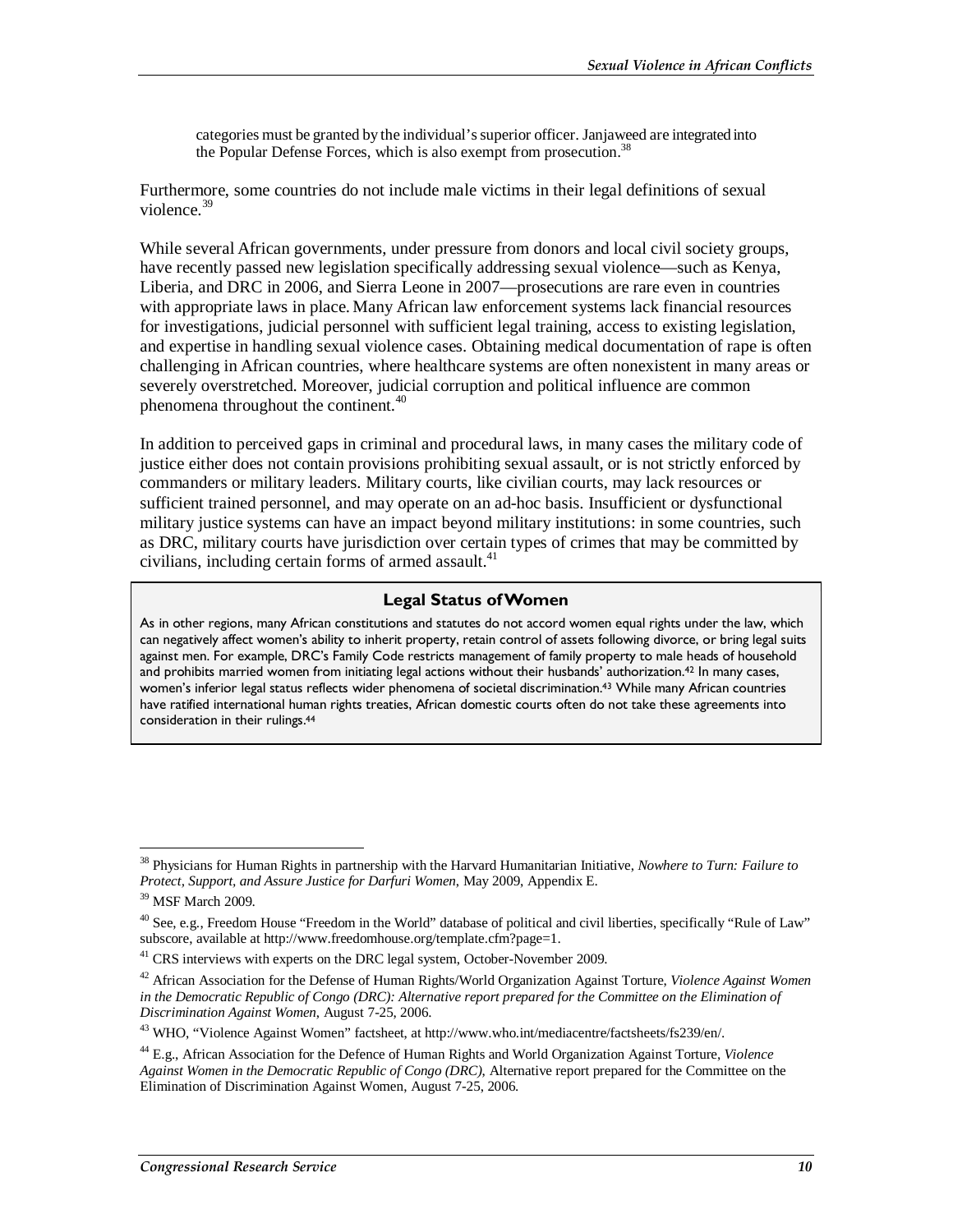## **International Mechanisms**

The international community has sought to address sexual violence in African conflicts through a variety of mechanisms. The issue has been taken up at various times by the U.N. Security Council, both in sessions focusing on the issue of women, peace, and security, and in connection with specific African countries on the Council's agenda. U.N. agencies regularly report on sexual violence; they also oversee and implement a wide variety of efforts on a global, national, or local level to address the issue.<sup>45</sup> Other international actors and inter-governmental bodies engaged in efforts to combat sexual violence in African conflicts include NGOs, the International Organization for Migration (IOM), the World Bank, and the European Union. Separately, international courts and tribunals have been used to try combatants accused of perpetrating sexual violence in some African conflicts.

### **Selected U.N. Activities**

The U.N. Security Council has adopted at least three resolutions focused uniquely on sexual violence in conflict.<sup>46</sup> Most recently, Security Council Resolution 1888, adopted on September 30, 2009, requests that the U.N. Secretary-General appoint a Special Representative on sexual violence in conflict and constitute a team of experts to work with governments to prevent and address the problem.<sup>47</sup> Following the resolution's adoption, the Secretary-General called on the Security Council to set up an independent commission of inquiry into sexual violence in the conflicts in Chad, Sudan and the Democratic Republic of the Congo (DRC).<sup>48</sup> Resolution 1888 was adopted after Security Council Resolution 1325, which addresses the impact of war and conflict on women and highlights the need for protection of women and girls from human rights abuses; and Security Council Resolution 1820, which demands "the immediate and complete cessation by all parties to armed conflict of all acts of sexual violence against civilians with immediate effect."<sup>49</sup>

The Security Council has also included provisions on the protection of civilians and the promotion of human rights, including references to sexual and gender-based violence, in the mandates of various peacekeeping missions in Africa, including those in DRC (MONUC), Burundi (BINUB), Chad and CAR (MINURCAT), Côte d'Ivoire (UNOCI), Darfur (UNAMID), and Liberia (UNMIL).<sup>50</sup> Reports to the U.N. Security Council by the U.N. Secretary-General on African conflict situations often include a discussion of sexual and gender-based violence.

<sup>-</sup>45 E.g., United Nations, *Inventory of United Nations System Activities to Prevent and Eliminate Violence Against Women*, September 2009. See CRS Report RL34518, *United Nations System Efforts to Address Violence Against Women*, by Luisa Blanchfield.

<sup>46</sup> For further discussion, see Security Council Report, *Protection of Civilians in Armed Conflict*, October 30, 2009.

<sup>&</sup>lt;sup>47</sup> U.N. document S/RES/1888 (2009); see, e.g., HRW, "New Post Will Focus UN Efforts on Halting Sexual Violence," September 30, 2009.

<sup>48</sup> UN News, "Security Council Demands End to Conflict-Related Sexual Violence," September 30, 2009.

<sup>49</sup> U.N. document S/RES/1325 (2000), October 31, 2000; and U.N. document, S/RES/1820 (2008), June 19, 2008.

<sup>&</sup>lt;sup>50</sup> Most recently, in U.N. documents S/RES/1856 (2008), adopted on December 22, 2008; S/RES/1858 (2008), adopted on December 22, 2008; S/RES/1861 (2009), adopted on January 14, 2009 (MINURCAT); S/RES/1880 (2009), adopted on July 30, 2009; S/RES/1881 (2009), adopted on July 30, 2009 (UNAMID); and S/RES/1885 (2009), adopted on September 15, 2009, respectively.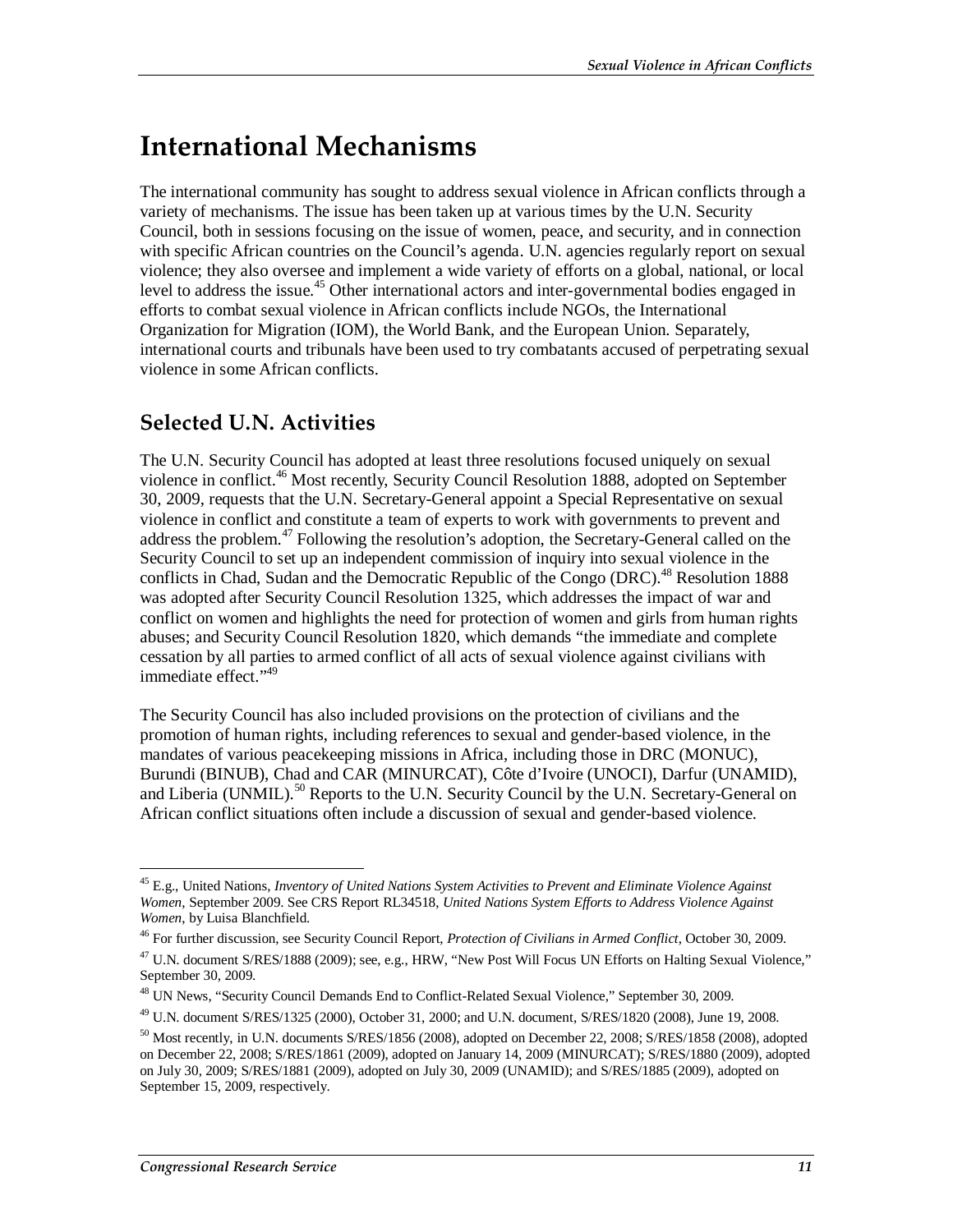Members of the U.N. Human Rights Council support the work of the U.N. Special Rapporteur on Violence Against Women, its Causes and Consequences, who has undertaken a number of missions to African conflict settings, including DRC and Darfur; in November 2008, the Council held a special session on the situation of human rights in eastern DRC.<sup>51</sup> In addition, 46 African states are parties to the U.N. Convention on the Elimination of All Forms of Discrimination Against Women (CEDAW).<sup>52</sup>

#### **International Prosecutions**

The recognition that sexual violence committed in wartime can be prosecuted under international law is relatively recent.<sup>53</sup> This legal interpretation has evolved along with international norms prohibiting the abuse of civilians by parties to armed conflict—notably, the Geneva Conventions of 1949, which classify sexual assault as a violation of the law of war and place primary responsibility for preventing abuses on combatant groups.<sup>54</sup> A number of individuals have faced international prosecution for sexual violence committed during African conflicts. Prosecutions have taken place before country-specific special tribunals and before the International Criminal Court, which came into existence in 2002. The conflicts on which international judicial forums have focused, to date, are the Rwandan genocide (1994), the civil war in Sierra Leone (1992- 2002), the 2002-2003 conflict in CAR, the LRA insurgency in northern Uganda and neighboring countries (1986 onward), and ongoing conflicts in the Darfur region of Sudan and eastern DRC.

The Statutes of both the International Criminal Tribunal for Rwanda (ICTR), established by the U.N. Security Council in 1994, and the Special Court for Sierra Leone (SCSL), established in 2000 by agreement between the United Nations and the Government of Sierra Leone, qualify rape and other forms of sexual violence as a potential war crime and crime against humanity.<sup>55</sup> The ICTR has prosecuted over 60 suspects on charges of sexual violence committed during the 1994 Rwandan genocide,<sup>56</sup> while crimes of sexual violence have been a component of all but one SCSL

-

<sup>&</sup>lt;sup>51</sup> Statements, reports, and other documents from this session are available at http://www2.ohchr.org/english/bodies/ hrcouncil/specialsession/8/index.htm. Reports of the Special Rapporteur are available at http://www2.ohchr.org/ english/issues/women/rapporteur/visits.htm.

<sup>52</sup> States parties to CEDAW, available at http://www.un.org/womenwatch/daw/cedaw/states.htm.

<sup>53</sup> Theodor Meron, "Rape as a Crime Under International Humanitarian Law," *American Journal of International Law*, 87, 3 (July 1993).

 $54$  The 1949 Conventions state that "women shall be especially protected against any attack on their honor, in particular against rape, enforced prostitution, or any form of indecent assault." Convention (IV) Relative to the Protection of Civilian Persons in Time of War, Geneva, August 12, 1949. The Additional Protocols to the Geneva Conventions Relating to the Protection of Victims in International Armed Conflicts (1977) contain similar prohibitions. The Geneva Conventions and Additional Protocols do not expressly designate sexual violence as a "grave breach" of the law of armed conflict, however. Some scholars view 1992 as a turning point in which international attention to widespread sexual atrocities in the former Yugoslavia led to greater willingness to view rape as a prosecutable crime under international humanitarian and human rights law (e.g. United Nations Division for the Advancement of Women, Department of Economic and Social Affairs, *Sexual Violence and Armed Conflict: United Nations Response*, April 1998.)

<sup>55</sup> Statute of the ICTR, pursuant to U.N. Security Council Resolution 955 (1994) of November 8, 1994, Articles 3 and 4; Statute of the Special Court for Sierra Leone, established pursuant to Security Council resolution 1315 (2000) of 14 August 2000, Articles 2 and 3. The ICTR has jurisdiction over crimes of sexual violence committed between January 1, 1994 and December 31, 1994 by persons in Rwandan territory or by Rwandan citizens in the territory of neighboring states. The SCSL is mandated to try those who bear the greatest responsibility for serious violations of international humanitarian law and Sierra Leonean law committed in the territory of Sierra Leone since 30 November 1996.

<sup>&</sup>lt;sup>56</sup> Some have been accused of personally committing sexual violence; others, of encouraging or allowing the (continued...)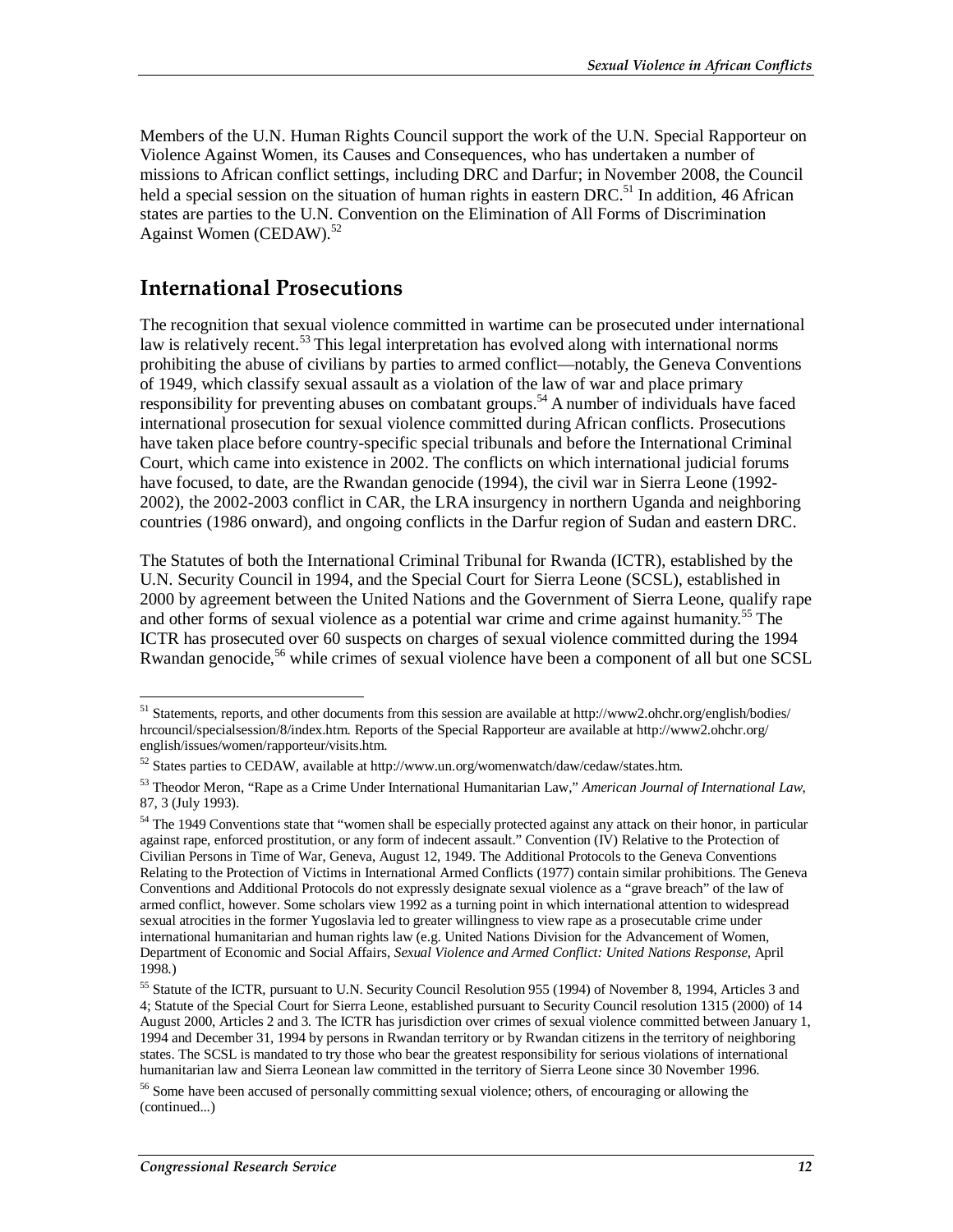prosecution, including the cases against leaders of the Armed Forces Revolutionary Council (AFRC) junta, against the Revolutionary United Front (RUF) rebel group, and against former Liberian President Charles Taylor, who is being tried by the SCSL in the Hague on charges linking him to crimes committed by the  $RUF<sub>1</sub><sup>57</sup>$ 

#### **The International Criminal Court (ICC)58**

To date, ICC prosecutions have focused on CAR, the situation of the Lord's Resistance Army (LRA), and conflicts in Darfur and eastern DRC. The Statute of the ICC codifies crimes of sexual and gender-based violence, and the Court has also worked to establish procedures for the proper treatment of victims and witnesses in such cases.<sup>59</sup> The ICC Prosecutor has opened 11 cases in which he has sought to bring charges related to sexual violence. Individuals sought by the Prosecutor for sexual crimes (among other alleged offenses) are: Sudanese President Omar Hassan al-Bashir; Ahmad Muhammad Harun and Ali Muhammad Ali Abd-Al-Rahman ("Ali Kushayb"), a former Minister of State for the Interior of the Government of Sudan and an alleged leader of the Janjaweed militia in Darfur; Joseph Kony and four other commanders of the Lord's Resistance Army (LRA), for crimes allegedly committed in northern Uganda; Jean-Pierre Bemba Gombo, a former DRC rebel leader, Vice President, and Senator, for crimes allegedly committed in neighboring Central African Republic; and Germain Katanga and Mathieu Ngudjolo, for alleged crimes in Ituri province, eastern DRC. None of these cases have yet come to trial. Bemba, Katanga, and Ngudjolo are in ICC custody; the others remain at large.

## **Obama Administration Policy**

The Obama Administration has sought to emphasize international women's issues as a key foreign policy initiative.<sup>60</sup> As part of these efforts, the Administration has highlighted the issue of sexual violence in conflict, at times with an emphasis on Africa. State Department officials have repeatedly referred to sexual violence as a "weapon of war" and an issue that requires U.S.

1

<sup>(...</sup>continued)

perpetration of sexual violence by individuals under their command. The first suspect to be prosecuted for sexual violence before the ICTR was a former mayor, Jean Paul Akayesu, who was tried in 1997 on accusations that he failed to prevent sexual violence against displaced women who had sought refuge in the commune over which he held authority, among other charges. The Akayesu prosecution, now considered to be a landmark case, was amended to include sexual violence following efforts by non-governmental organizations (NGOs) to publicize the systematic perpetration of rape during the genocide. Gaëlle Breton-Le Goff, "Analysis of Trends in Sexual Violence Prosecutions in Indictments by the International Criminal Tribunal for Rwanda (ICTR) From November 1995 to November 2002," A Study of the McGill Doctoral Affiliates Working Group on International Justice, Rwanda Section, On Behalf of the NGO Coalition for Women's Human Rights in Conflict Situations, November 28, 2002; The Prosecutor Vs. Jean-Paul Akayesu, Case No. ICTR-96-4-T, Decision of 2 September 1998.

<sup>57</sup> Indictments available on the website of the SCSL, http://www.sc-sl.org.

<sup>58</sup> See CRS Report RL34665, *International Criminal Court Cases in Africa: Status and Policy Issues*, by Alexis Arieff, Rhoda Margesson, and Marjorie Ann Browne.

<sup>&</sup>lt;sup>59</sup> "Elements of Crimes" of the International Criminal Court, adopted by the Assembly of States Parties and entered into force on September 9, 2002, available at http://www.icc-cpi.int/.

 $60$  In March 2009, the Obama Administration established the Office of Global Women's Issues (GWI), which consolidated the Office of the Senior Advisor to the Secretary for Women's Empowerment and the Office of International Women's Issues, both of which reported to the Undersecretary for Democracy and Global Affairs. GWI is led by an Ambassador-at-Large, Melanne Verveer, who reports directly to the Secretary of State.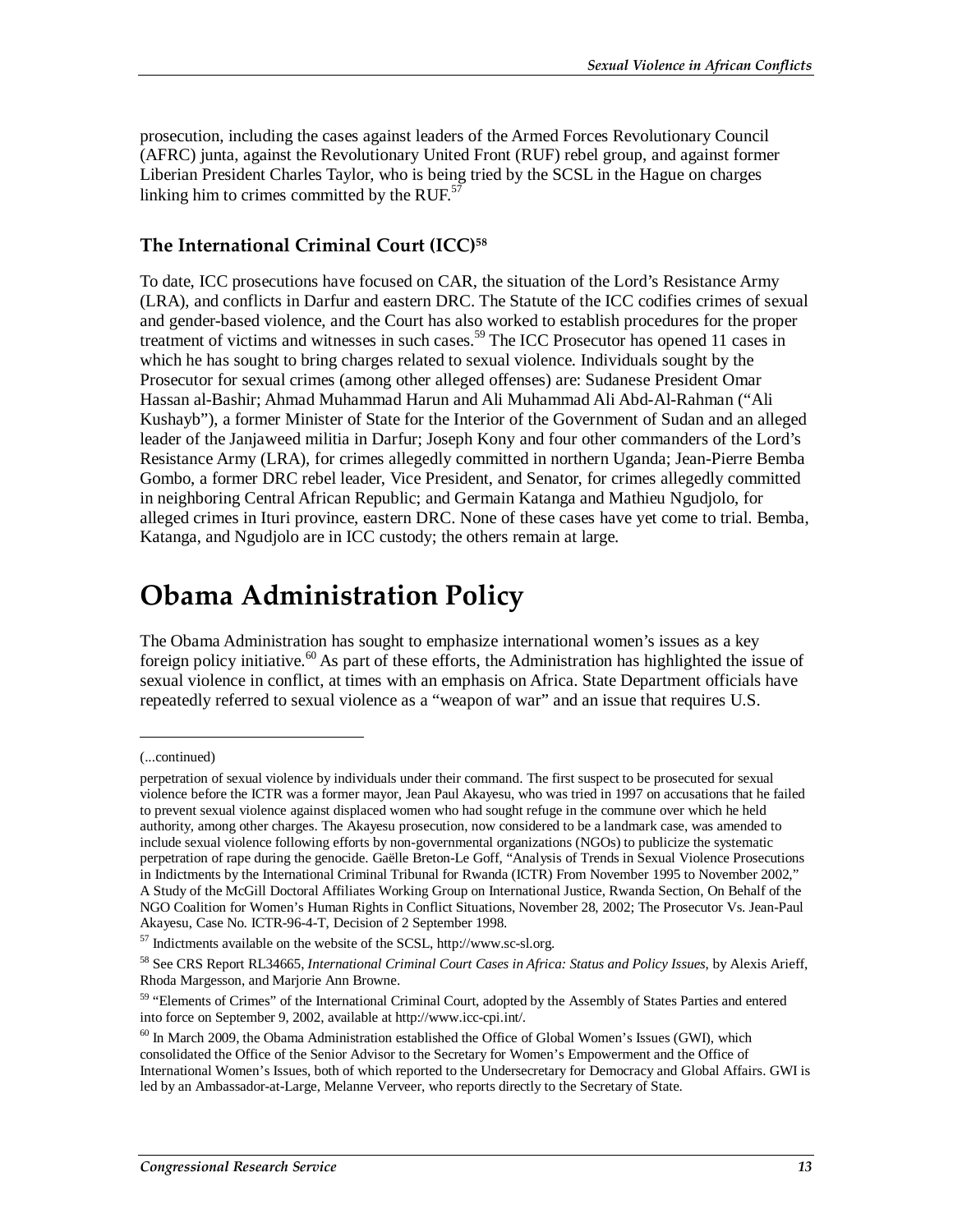attention.<sup>61</sup> However, the full extent and effectiveness of the Administration's policies addressing sexual violence, and the extent to which they will focus on Africa and on conflict situations, remains to be seen.

Secretary of State Hillary Clinton has spearheaded Administration efforts in multiple public statements, official travel, writings, and actions at the United Nations. The Secretary's efforts have particularly focused on sexual violence in DRC: in August, Clinton visited Goma, in eastern DRC, as part of efforts to draw attention to widespread sexual violence in the region. On September 30, 2009, Clinton chaired a U.N. Security Council session on women, peace and security in armed conflict; the session resulted in the unanimous passage of Security Council Resolution 1888, which pertains to sexual violence in conflict situations. President Obama applauded the resolution's approval and stated that it reinforced the importance his Administration places on issues of violence against women and children.<sup>62</sup>

### **Agency and Department Roles**

Most U.S. agencies and departments do not consistently disaggregate efforts to address sexual violence in African conflict settings from broader violence against women, refugee protection, or security assistance efforts.<sup>63</sup> It is therefore unclear how much money the U.S. government, or any individual agency, spends annually on such programs. This report's case study on DRC and index of USAID and DOS programs focusing on sexual violence there (see **Appendix**) provide examples of the context and types of programs designed to address the issue; the situation in DRC has, in recent years, drawn a large share of the resources and attention paid to sexual violence in African conflicts.

USAID and the Department of State (DOS) are the primary U.S. government entities engaged in programs responding to international sexual and gender-based violence. Within each, functional and regional bureaus, as well as Embassy personnel and field staff, contribute to such programs. At DOS, these include the Bureaus of African Affairs; the Bureau of Democracy, Human Rights, and Labor (DRL); the Bureau of International Narcotics and Law Enforcement Affairs (INL); the Bureau of Political-Military Affairs; the Bureau of Population, Refugees, and Migration (PRM); the Office of the U.S. Global AIDS Coordinator; and the Office of Global Women's Issues (GWI). At USAID, these include the Sub-Saharan Africa Bureau as well as the Bureau of Global Health and the Bureau of Democracy, Conflict, and Humanitarian Assistance (DCHA). Other agencies and departments that support related programs include the Department of Defense (DOD) and the Department of Justice (DOJ).

<sup>-</sup><sup>61</sup> E.g., State Department news briefing by Ambassador-at-Large for Global Women's Issues Melanne Verveer and Ambassador-at-Large for War Crimes Issues Stephen Rapp, October 2, 2009.

<sup>62</sup> Rachel Vogelstein/The White House, "Stopping Conflict-Related Sexual Violence Against Women and Children," October 2, 2009.

 $<sup>63</sup>$  A report submitted to Congress in November 2009 in line with a directive contained in the Omnibus Appropriations</sup> Act for 2009 (P.L. 111-8) includes narrative description of the role of various DOS and USAID entities in addressing sexual and gender-based violence worldwide and in various settings. However, the report does not contain detailed information on individual programs or cost (budgeting or outlays). DOS and USAID, *Report on Sexual and Gender-Based Violence Programs and the Integration of Sexual and Gender-Based Violence Issues into Foreign Police, Judicial and Military Training Programs*, submitted to the Committees on Appropriations on November 9, 2009 (henceforth, DOS and USAID Report 2009).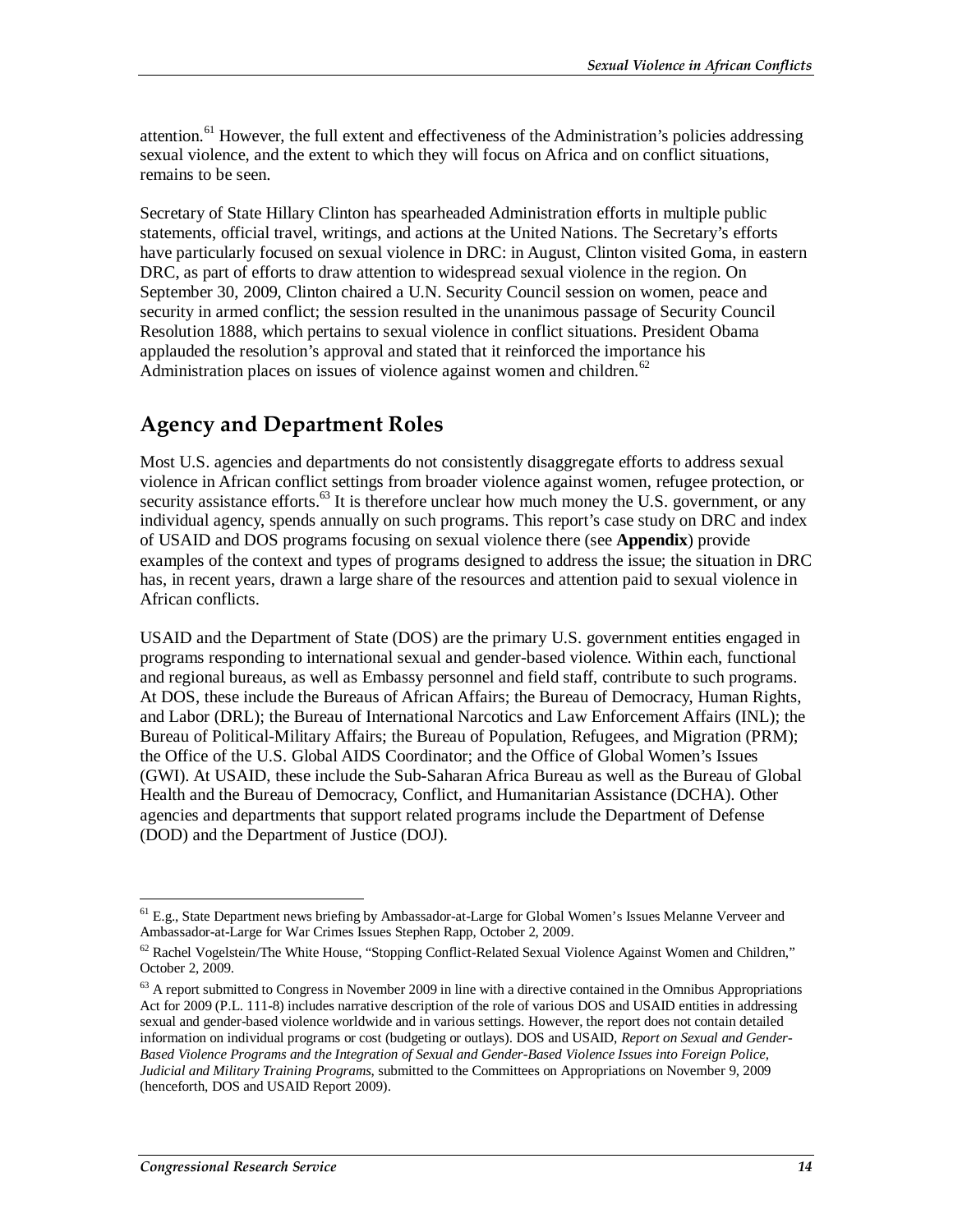### **Selected Programs<sup>64</sup>**

Programs aimed at preventing sexual violence have included, for example, training for enhanced media capacity to report on the issue; educational programs focused on girls' scholarization or general attitudes toward sexual violence; refugee protection assistance, and capacity-building programs for legal professionals and advocates.<sup>65</sup> For example, DRL funds a project in Chad to enhance citizens' access to locally-developed and broadcasted news and information on genderbased violence and women's rights issues in remote communities. PRM supports the work of the U.N. High Commissioner for Refugees (UNHCR) and the International Committee of the Red Cross (ICRC) to protect women and other vulnerable community-members displaced by conflict. In addition, DCHA funds an International Rescue Committee program promoting a coordinated strategy aimed at protecting displaced women displaced by conflict or disasters from sexual violence by addressing their need for cooking and heating fuel. Some programs focus on longerterm economic empowerment as a means to address women's societal status and change attitudes toward sexual violence.<sup>66</sup>

Programs aimed at responding to sexual violence often include the provision of medical and psychological treatment or other forms of assistance to survivors, the prevention or treatment of sexually transmitted diseases such as HIV/AIDS and medical conditions such as fistula, or the funding or training of health and socio-economic service providers. For example, PRM has funded programs to provide medical and/or psychological assistance to sexual violence survivors in Ethiopia, Liberia, and Sudan. USAID's Economic Growth and Trade (EGAT) activities support an initiative aimed at increasing awareness of gender-based violence response and prevention programs among conflict-affected populations in Liberia, Rwanda, southern Sudan, and Uganda through the use of community media. USAID has also, for example, supported health teams in rural areas of Liberia. Anti-trafficking programs have also, in some cases, focused on African conflict settings.<sup>67</sup> Some U.S. programs and projects support multilateral programs and initiatives focused on sexual violence in African conflicts.

In addition, content on sexual and gender-based violence is a component of U.S. foreign police, judicial, and military training programs, in accordance with congressional directives. These programs include International Military Education and Training (IMET), INL police training programs, and the Africa Contingency Operations Training and Assistance Program (ACOTA), which, as part of the U.S. Global Peace Operations Initiative (GPOI), aims to upgrade the peaceenforcement capabilities of African militaries.<sup>68</sup>

<sup>-</sup><sup>64</sup> Examples of programs are drawn from the DOS and USAID report to Congress, 2009.

 $65$  The Women's Justice and Empowerment Initiative (WJEI), a program initiated in 2005, attempts to raise awareness of gender-based violence, strengthen the capacity of the legal system to prosecute perpetrators, and assist victims in four African countries (Benin, Kenya, South Africa, and Zambia), but none that are directly affected by conflict.

<sup>66</sup> CRS interview with USAID officials, October 2009.

 $67$  A least one active program, run by PRM, aims to provide protection, return, and reintegration assistance to former Congolese IDPs who were the trafficked by Ugandan military forces stationed within DRC during conflict from 1998- 2003. DOS and USAID Report 2009.

<sup>68</sup> ACOTA provides Peace Support Operations training, including light infantry and small unit tactics, and focuses on training African troops who can in turn train other African units. For further background, see CRS Report RL34003, *Africa Command: U.S. Strategic Interests and the Role of the U.S. Military in Africa*, by Lauren Ploch.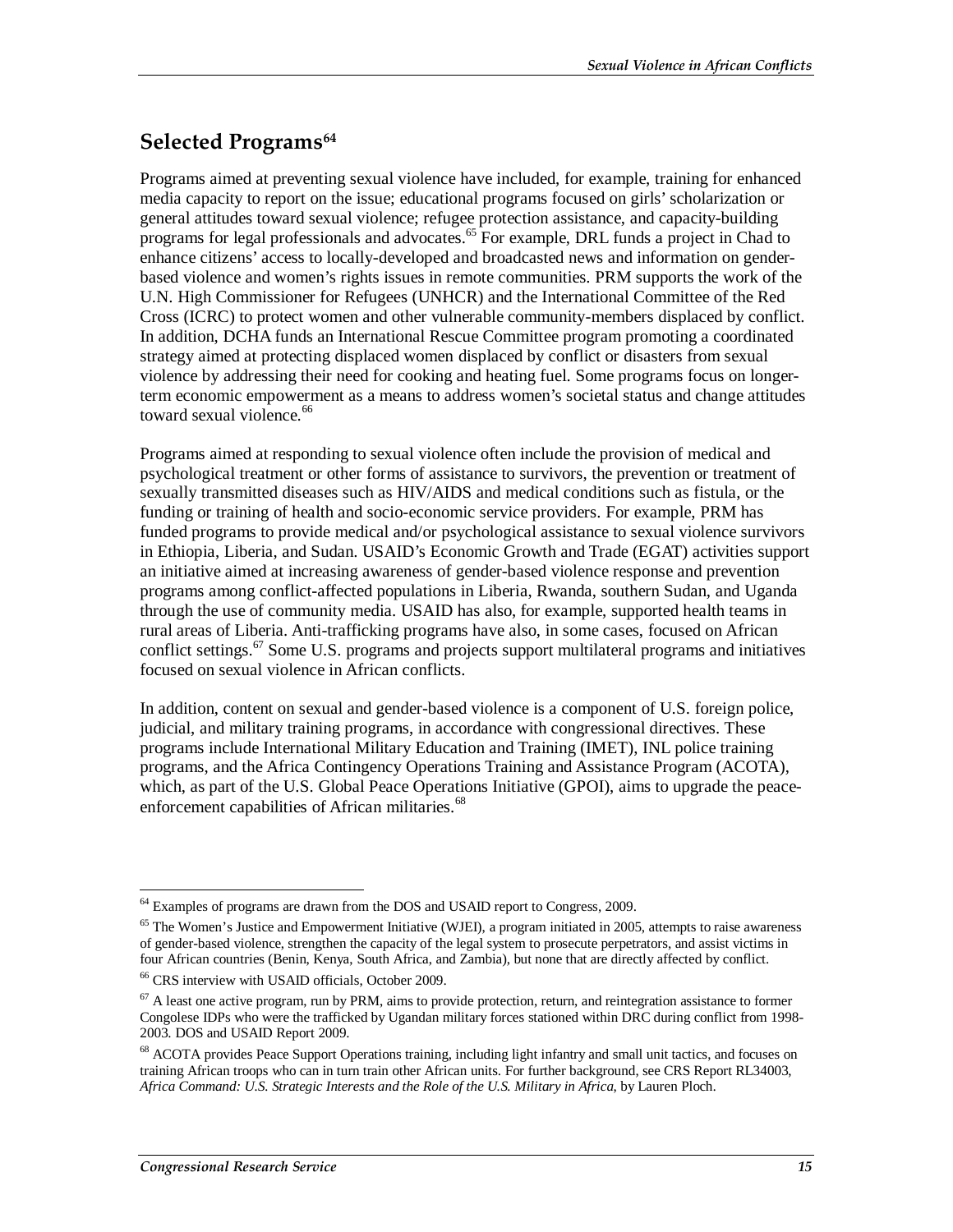## **Case Study: Democratic Republic of Congo (DRC)**

The following case study is included in this report due to the relative gravity of sexual abuse perpetrated in DRC, and due to high levels of attention in recent months from U.S. policymakers, including within the Obama Administration and the 111<sup>th</sup> Congress. Active U.S. programs aimed at addressing sexual violence in DRC (see **Appendix**) constitute a large share, in funding and number, of all U.S. policy efforts focusing on sexual violence in African conflicts.





**Source:** CRS.

Rape and other forms of sexual violence have been a feature of conflict in DRC going back to at least the 1998-2003 nationwide civil war and its immediate aftermath.<sup>69</sup> In the context of recurring conflict, state security forces, rebel groups, militias, and combatants from neighboring countries have inflicted sexual violence upon DRC's civilian population on a massive scale.<sup>70</sup> In 2007, United Nations Under-Secretary-General for Humanitarian Affairs John Holmes characterized sexual violence in DRC as the worst in the world; U.N. officials have also characterized sexual abuse in DRC as a "weapon of terror" and a war crime.<sup>71</sup> The brutality of

<sup>&</sup>lt;u>.</u> 69 See HRW, *The War Within the War: Sexual Violence Against Women and Girls in Eastern Congo*, June 2002, which reported on widespread sexual violence committed in the Kivus region by all parties to DRC's 1998-2003 civil war.

<sup>70</sup> For further background on DRC, see CRS Report R40108, *The Democratic Republic of Congo: Background and Current Developments*, by Ted Dagne.

<sup>71</sup> Stephanie McCrummen, "Prevalence of Rape in E. Congo Described as Worst in World," *The Washington Post*, September 9, 2007; Stephen Lewis, "Congo-Kinshasa: End Sexual Violence in Eastern Region," *AllAfrica.com*, September 13, 2007; U.N. News, "Sexual Violence Against Women in DR Congo Amounts to War Crime: UN Expert," October 26, 2007.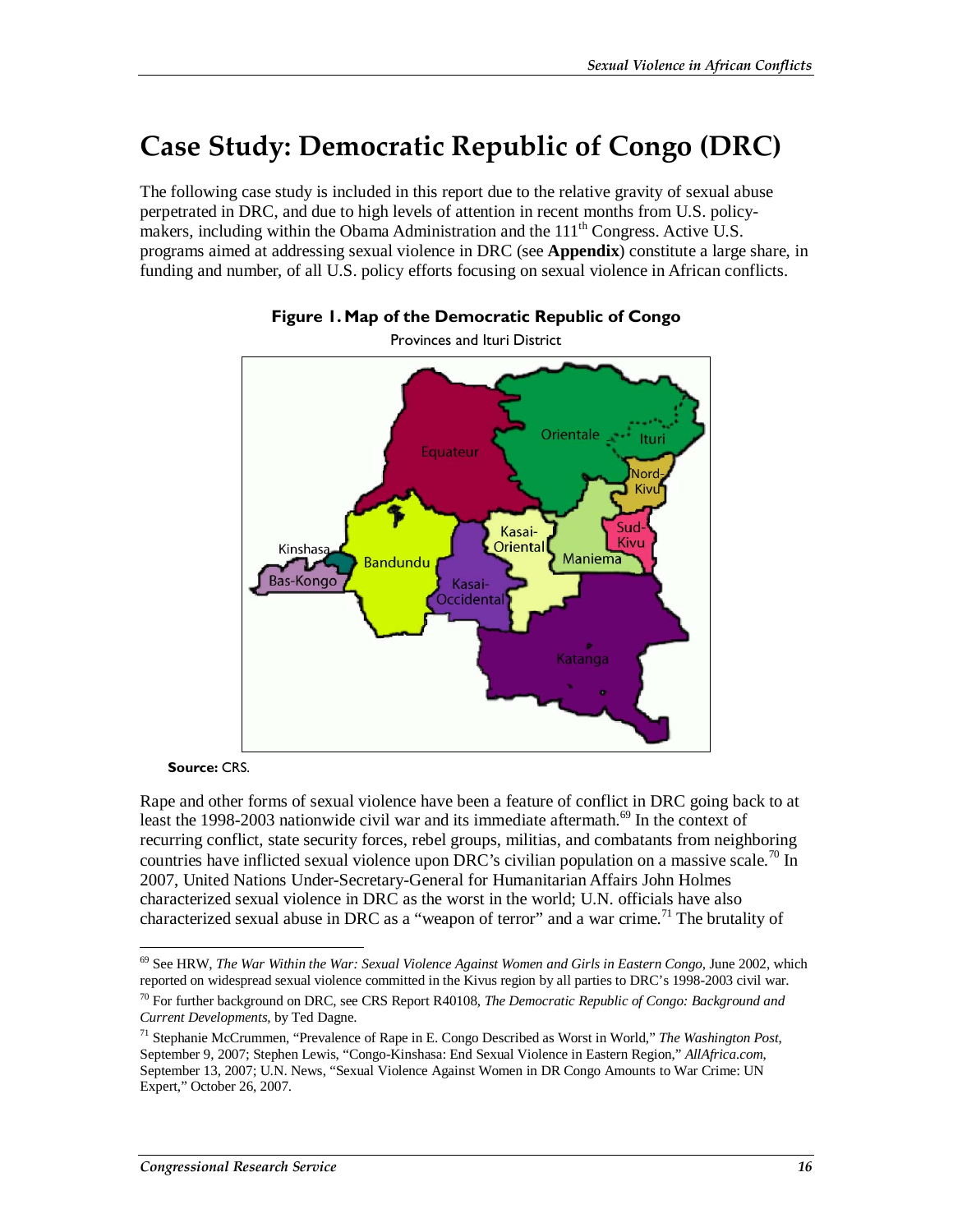sexual violence is reportedly extreme: a recent study by the Harvard Humanitarian Initiative noted that sexual violence in DRC "has features rarely seen in peace-time, or indeed most wartime, settings including: forced incest; gang rape; rape in public; rape with foreign objects, and urogenital mutilation."<sup>72</sup>

Reports suggest that sexual violence has spiraled in recent years in both scale and brutality. While precise statistics are lacking, UNICEF estimated in 2008 that "hundreds of thousands" of women and girls had been raped in DRC since the mid-1990s, with over 1,000 raped each month.<sup>73</sup> The Obama Administration's Ambassador-at-Large for Women's Issues, Melanne Verveer, recently stated that "some 1,100 rapes are being reported each month in the DRC's eastern provinces."<sup>74</sup> Sexual violence has been reported in many regions of DRC, but it is particularly prevalent in the conflict-ridden east, and especially in North and South Kivu, where there is a long-running pattern of armed groups and state security forces committing brutal human rights abuses including the burning of villages, deliberate killings, looting, rape, and sexual mutilation—against civilian populations.<sup>75</sup> Congolese security forces have also been accused of committing widespread sexual violence in regions such as Equateur, in the northwest.<sup>76</sup>

The Congolese military, known as the FARDC (*Forces Armées de la République Démocratique du Congo*), has largely failed to protect civilians in conflict zones, and indeed recent human rights reports suggest Congolese troops are among the largest perpetrators of violence against civilians, including sexual violence, in conflict areas.<sup>77</sup> The Congolese national police force (PNC) has also been accused of committing widespread rape.<sup>78</sup> Foreign combatants accused of perpetrating sexual violence against civilians include members of the Lord's Resistance Army (LRA), which originated in northern Uganda, and Rwandan-born members of the FDLR (*Forces Démocratiques pour la Libération du Rwanda*), a group led by former participants in Rwanda's 1994 genocide which has been based in DRC for over a decade.<sup>79</sup> Sexual assault is sometimes reportedly carried out as part of a coordinated armed attack in which the intent appears to be "to terrorize communities into accepting their control or to punish them for real or supposed links to opposing

<sup>-</sup>72 Harvard Humanitarian Initiative, *Characterizing Sexual Violence in the Democratic Republic of the Congo*, August 2009: 4.

<sup>73</sup> UNICEF, "As DR Congo Crisis Persists, UN Classifies Rape as Weapon of War," June 24, 2008. The U.N. Secretary-General reported in July 2009 that UNICEF had documented over 200,000 rapes since 1996 (U.N. document S/2009/362).

<sup>74</sup> Department of State, "Ambassador-At-Large For Global Women's Issues Melanne Verveer And Ambassador-At-Large for War Crimes Issues Rapp Holds State Department News Briefing," October 2, 2009.

 $<sup>75</sup>$  Doctors without Borders recently reported that sexual violence in the Kivu provinces is "a problem of catastrophic</sup> proportions, and it happens everywhere" (MSF, *Shattered Lives: Immediate medical care vital for sexual violence victims*, March 2009: 27). While the Kivus are seen as the epicenter of conflict in DRC, continuing high levels of sexual violence have also been reported in other eastern regions, such as Ituri District, where the disarmament of militias has been relatively successful (ICG, *Congo: Four Priorities For Sustainable Peace In Ituri*, May 13, 2008; United Nations, *Report of the Secretary-General on Children and Armed Conflict in the Democratic Republic of the Congo*, November 10, 2008).

<sup>76</sup> United Nations, *Report of the Special Rapporteur on violence against women, its causes and consequences, Yakin Ertürk*, February 28, 2008, U.N. document A/HRC/7/6/Add.4.

<sup>77</sup> E.g., HRW, "DR Congo: Brutal Rapes by Rebels and Army," April 8, 2009; HRW, *Soldiers Who Rape, Commanders Who Condone: Sexual Violence and Military Reform in the Democratic Republic of Congo*, July 2009.

 $^{78}$  E.g., Department of State, "2008 Human Rights Reports: Democratic Republic of Congo."

<sup>79</sup> HRW, *The Christmas Massacres: LRA attacks on Civilians in Northern Congo*, February 2009; International Crisis Group (ICG), *Congo: Une Stratégie Globale pour Désarmer les FDLR*, July 2009.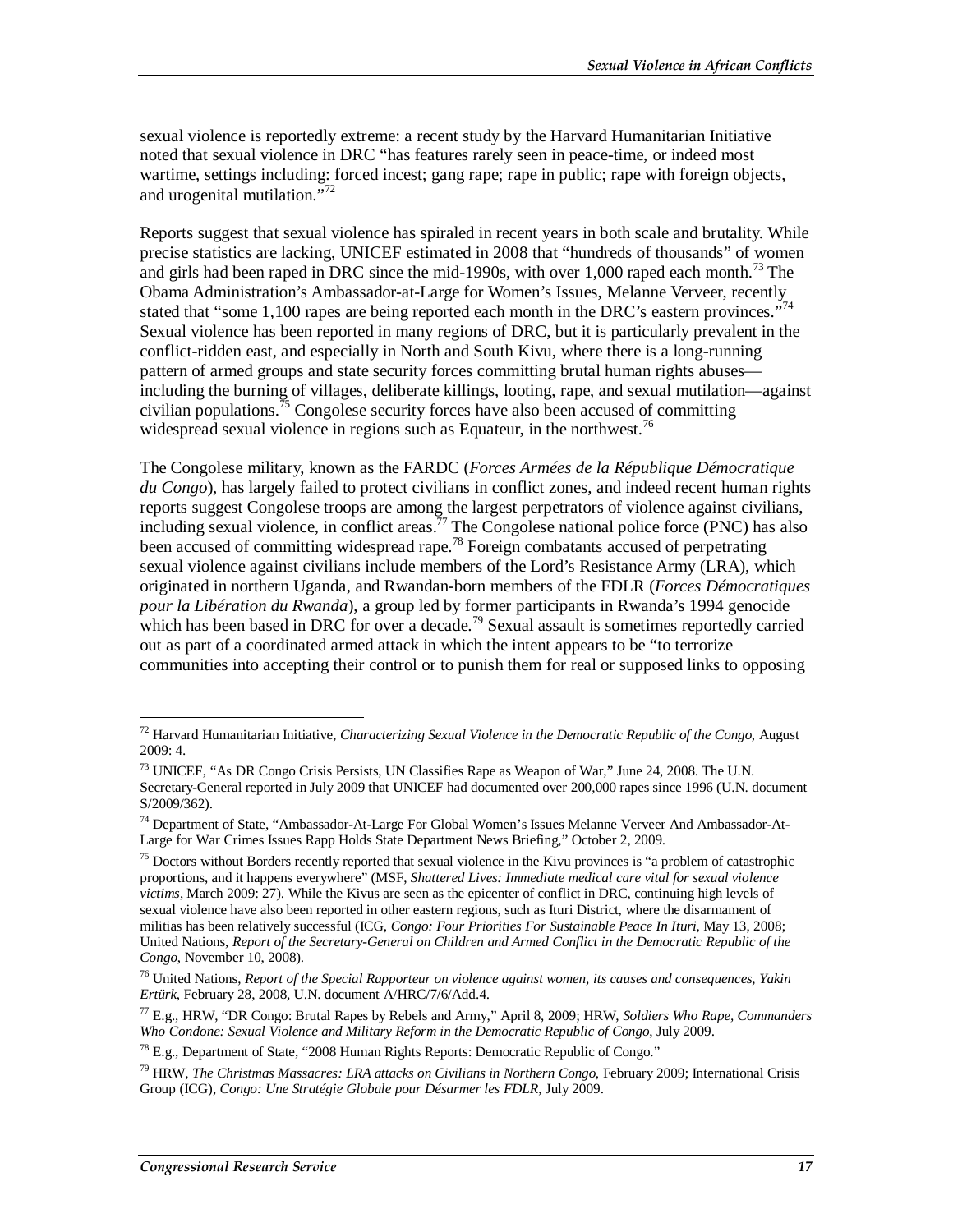forces."<sup>80</sup> Individual fighters and groups of combatants have also reportedly frequently engaged in opportunistic rape of women and girls.<sup>81</sup> While women and girls are the primary targets of sexual violence, men and boys have also been victims. $82$  Displaced persons have also been frequently targeted.<sup>83</sup>

The prevalence of sexual violence has been attributed to the eroded status of women over years of conflict, weak state authority, a weak justice system, and a breakdown in community protection mechanisms. Sexual violence by the military has also been linked to waves of integration of rebel organizations into the military through successive peace accords, with little accompanying attention to military discipline or the chain of command.<sup>84</sup> Military troops are poorly paid, and troops deployed in conflict areas are not provided adequate food or supplies, which some observers believe encourages looting and other abuses. Reports suggest that while most sexual crimes are carried out by members of armed groups in conflict zones, incidents of rape by civilians are also increasing.<sup>85</sup> One report expressed concern that rape may have "become trivialized and has been increasingly perpetrated in zones of relative stability.<sup>86</sup>

In March 2009, the FARDC launched the second phase of a military campaign aimed at forcibly disarming the FDLR in eastern DRC. This operation, known as Kimia II, has received logistical and tactical support from the U.N. Mission in DRC (MONUC), authorized under the terms of MONUC's mandate renewal in December 2008.<sup>87</sup> According to human rights and humanitarian groups, the operation has resulted in a spike in violence against civilians, including at least 7,000 rapes: abuses have reportedly been carried out both by FARDC troops and by FDLR fighters "who are deliberately targeting civilians to punish them for their government's decision to launch military operations against the group."<sup>88</sup> Some abuses by FARDC troops have reportedly been carried out in part by former combatants of the CNDP (*Congrès National pour la Défense du Peuple*) rebel group, which were integrated into the national military starting in early 2009.<sup>89</sup> Advocacy groups report that sexual violence, including mutilation and torture, have grown more brutal in areas affected by the operation.<sup>90</sup>

<sup>-</sup>80 HRW, *Renewed Crisis in North Kivu*, October 2007: 25.

<sup>&</sup>lt;sup>81</sup> Human Rights Watch reported in 2007 that in North Kivu, "in some cases soldiers raped women as part of the punishment meted out to communities believed hostile to their control… In other cases, soldiers raped women in the course of a theft or looting property." HRW, *Renewed Crisis in North Kivu*, October 2007: 36.

<sup>82</sup> E.g., Médecins Sans Frontières (MSF), *Ituri: Civilians Still the First Victims*, October 2007.

<sup>83</sup> E.g., United Nations, *Twenty-sixth report of the Secretary-General on the United Nations Organization Mission in the Democratic Republic of the Congo*, July 3, 2008.

<sup>84</sup> HRW, *Renewed Crisis in North Kivu*, October 2007; HRW, *Soldiers Who Rape, Commanders Who Condone: Sexual Violence and Military Reform in the Democratic Republic of Congo*, July 2009; CRS interviews. For example, units of the Congès National pour la Défense du Peuple (CNDP), a largely ethnic Tutsi rebel group originating in North Kivu that reportedly received support from the Rwandan government, were reportedly integrated into the FARDC, following a March 2009 peace deal, with little disruption of their internal command structure.

<sup>85</sup> E.g., United Nations, *Report of the Secretary-General on Children and Armed Conflict in the Democratic Republic of the Congo*, November 10, 2008.

<sup>86</sup> Fédération Internationale des Droits de l'Homme (FIDH), *Democratic Republic of Congo (DRC): Breaking The Cycle Of Impunity*, March 26, 2008.

<sup>87</sup> U.N. document S/RES/1856 (2008).

<sup>88</sup> Congo Advocacy Coalition, "DR Congo: Civilian Cost of Military Operation is Unacceptable," October 12, 2009.

<sup>89</sup> HRW, *Soldiers Who Rape, Commanders Who Condone: Sexual Violence and Military Reform in the Democratic Republic of Congo*, July 2009; CRS interviews.

 $90$  Congo Advocacy Coalition, "DR Congo: Civilian Cost of Military Operation is Unacceptable," October 12, 2009.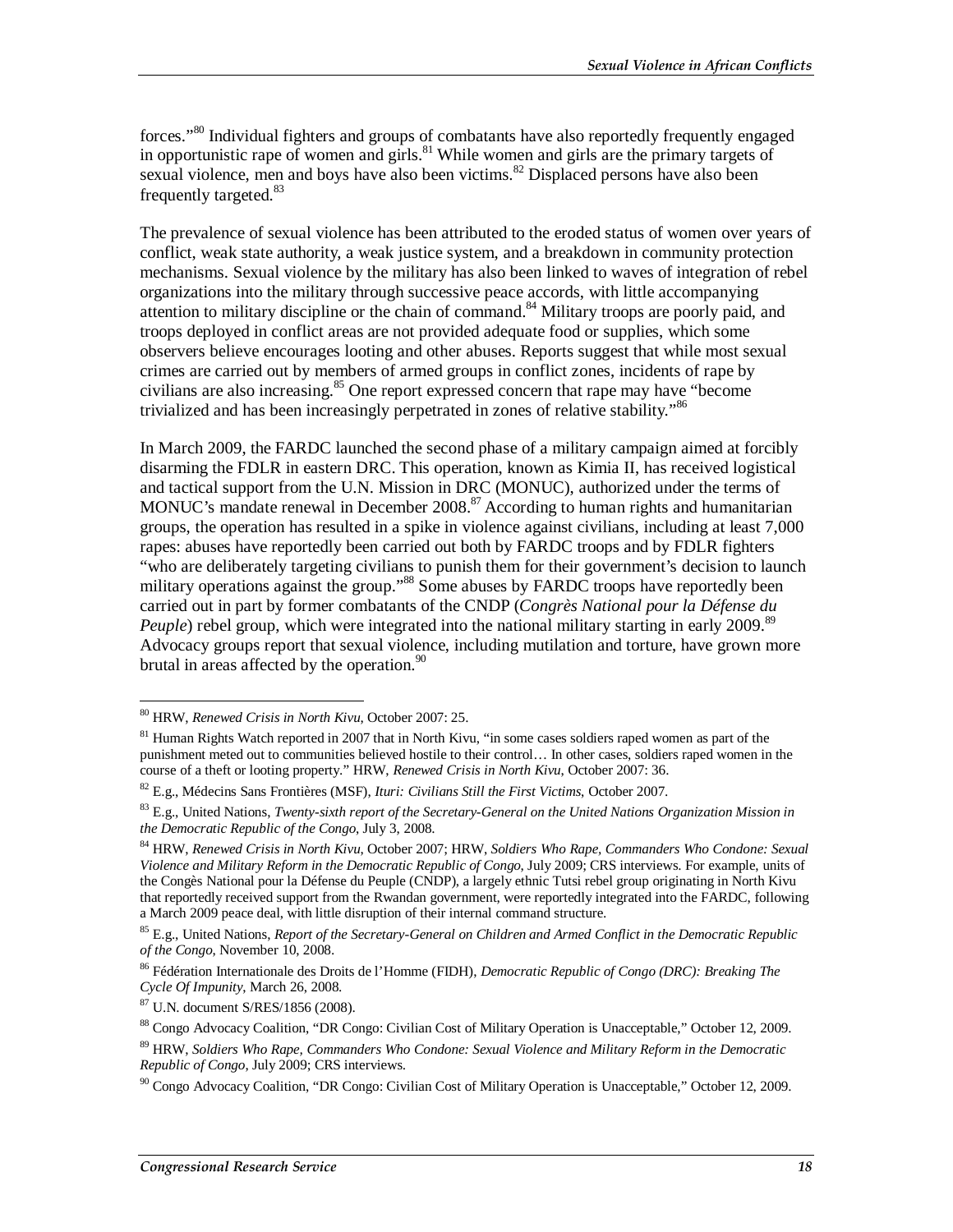### **DRC Government Responses**

Observers report that impunity is the norm for perpetrators of sexual crimes in DRC.<sup>91</sup> At the same time, the Congolese government has taken several steps to combat sexual violence in recent years. In 2006, the government passed new laws modifying the penal and procedural codes, both aimed at protecting victims and facilitating the prosecution of sexual crimes.<sup>92</sup> In mid-2009, the Congolese military announced a "zero-tolerance" policy toward rape, and has reportedly initiated several prosecutions, some of which have resulted in convictions.<sup>93</sup> According to the United Nations, the national police force (PNC) is "leading the establishment of sexual violence special units within PNC and is assisting to coordinate... the training of those units."<sup>94</sup> The Ministry of Justice has also reportedly adopted a road map developed with the support of the United Nations, which, among other efforts, establishes a standard medical certificate for victims of sexual violence.<sup>95</sup> Reports suggest that these efforts, however, have been limited and insufficiently implemented overall: prosecutions remain the exception, there are no provisions for victim or witness protection, and sentences are generally minimal and are rarely enforced.<sup>96</sup> According to the U.N. Secretary-General, "there appears to be a lack of will to investigate and prosecute highlevel military and other officials who have allegedly committed sexual violence."<sup>97</sup>

### **U.N. Peacekeeping Activities**

The U.N. peacekeeping mission in DRC, MONUC, which has been in DRC since 1999, includes some 18,600 total uniformed personnel, of which the majority are in North and South Kivu.<sup>98</sup> MONUC's most recent mandate renewal, in December 2008, places the highest "priority" on the protection of civilians. The peacekeeping mission is also mandated to "assist in the promotion and protection of human rights, with particular attention to women, children and vulnerable persons," and provides training in human rights to Congolese security forces.<sup>99</sup> MONUC and the U.N. country team have developed a "comprehensive strategy" to combat sexual violence in DRC, which, the United Nations states, was endorsed by the DRC government on April 1,  $2009$ <sup>100</sup> It structures U.N. agencies' responses to sexual violence around four pillars: (a)

<sup>97</sup> *Report of the Secretary-General Pursuant to Security Council Resolution 1820 (2008)*, U.N. document S/2009/362.

<sup>&</sup>lt;u>.</u> <sup>91</sup> E.g., Department of State, "2008 Human Rights Reports: Democratic Republic of Congo"; AI, "Democratic Republic Of The Congo - Amnesty International Report 2008."

<sup>&</sup>lt;sup>92</sup> Loi n° 06/018 du 20 Juillet 2006 Modifiant et Complétant le Décret du 30 Janvier 1940 Portant Code Pénal Congolais, and Loi n° 06/019 du 20 Juillet 2006 Modifiant et Complétant le Décret du 06 Août 1959 Portant Code de Procédure Pénale Congolais, in *Le Journal Officiel de la République Démocratique du Congo*, August 1, 2006.<br><sup>93</sup> HRW, "Congo-Kinshasa: Stopping Rape As a Weapon of War," September 18, 2009.

<sup>94</sup> *Report of the Secretary-General Pursuant to Security Council Resolution 1820 (2008)*, U.N. document S/2009/362.

<sup>95</sup> United Nations, *Fourth Special Report of the Secretary-General on the United Nations Organization Mission in the* 

<sup>&</sup>lt;sup>96</sup> MONUC, *Briefing Materials*, Public Information Division, August 2009.

<sup>98</sup> MONUC, "Facts and Figures," at http://www.un.org/en/peacekeeping/missions/monuc/facts.html. The current mandate expires December 31, 2009.

 $99$  U.N. Security Council Resolution 1856 (2008). The mandate also authorizes MONUC to assist in the disarmament and demobilization of foreign and Congolese armed groups; support security sector reform of the FARDC; and promote the territorial security of DRC, among other provisions.

<sup>100</sup> *Report of the Secretary-General Pursuant to Security Council Resolution 1820 (2008)*, U.N. document S/2009/362.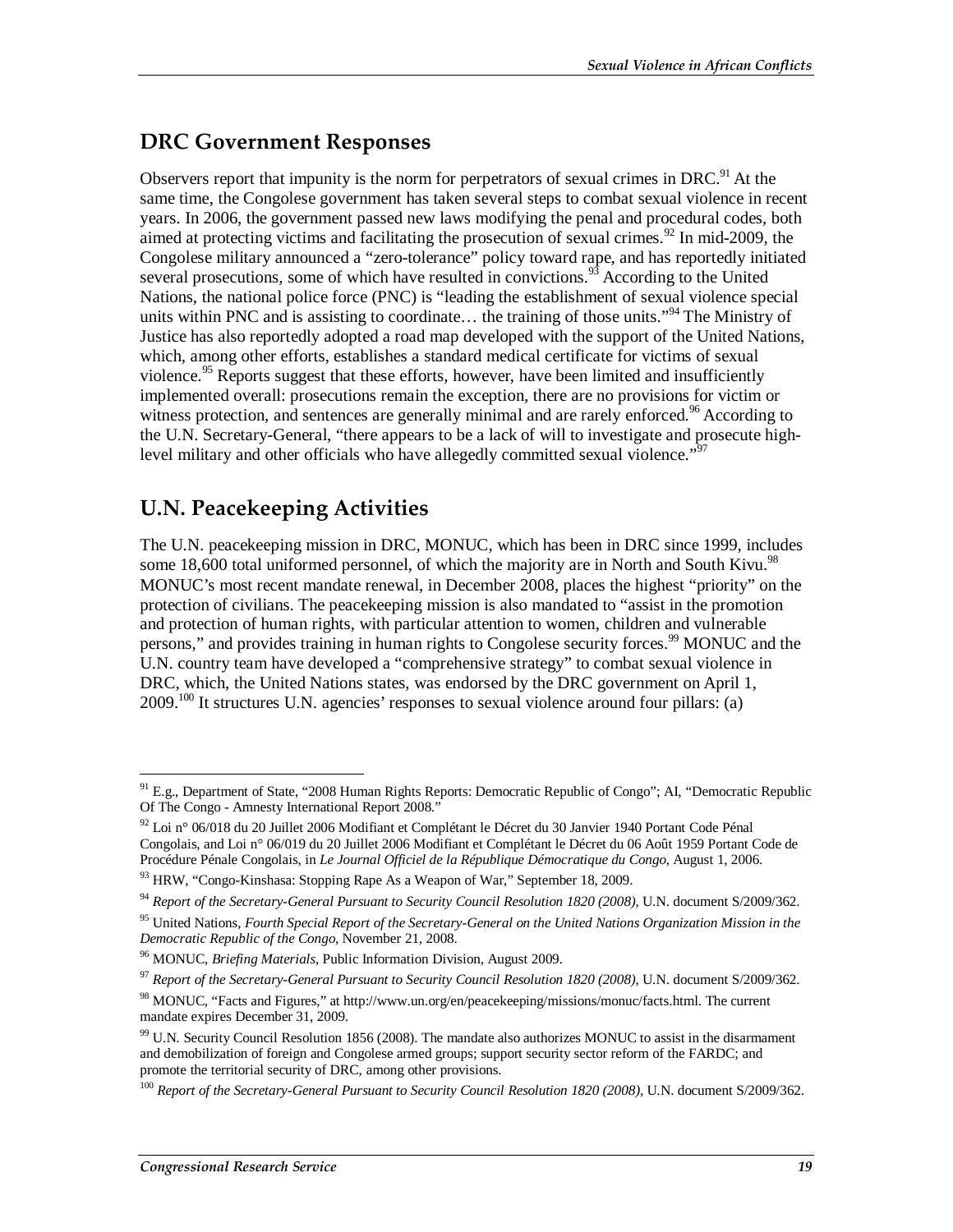combating impunity; (b) prevention and protection; (c) security sector reform; and (d) multisectoral response for survivors. Each pillar, in turn, has a designated U.N. lead agency.<sup>101</sup>

Despite these efforts, MONUC has come under criticism for allegedly failing to protect civilians, and for providing military and logistical support to Congolese military units that are said to have engaged in widespread abuses of civilians, including sexual violence. Some have argued that MONUC should cease support for FARDC operations in light of ongoing FARDC abuses; others have called for U.N. operations that would aim at directly interdicting FARDC attacks on civilians.<sup>102</sup> In early November 2009, MONUC announced it would withdraw support for FARDC units accused of deliberately killing 62 civilians in one publicized incident.<sup>103</sup> At the same time, while acknowledging "moral and practical dilemmas," MONUC maintains that withdrawal of all U.N. support for the FARDC would lead to even greater civilian suffering.<sup>104</sup>

#### **Abuses by U.N. Peacekeepers**

Starting in 2003, peacekeepers serving under the U.N. Mission in DRC (MONUC) have been periodically accused of sexual exploitation and abuse of women and children.<sup>105</sup> Such behavior is a violation of the U.N. code of conduct for peacekeeping troops; troop contributing countries hold the responsibility to prosecute their nationals for alleged abuse while serving under U.N. peacekeeping missions.<sup>106</sup> Despite various U.N. efforts to eliminate abuses by U.N. peacekeepers, including the declaration in 2005 of a "zero tolerance" policy toward sexual exploitation and abuse, investigations by outside groups and U.N. internal oversight entities indicate that abuses by peacekeeping personnel are ongoing.<sup>107</sup> Human Rights Watch contended in 2008 that "serious allegations of illegal behavior by UN peacekeepers in Congo have been ignored, minimized, or shelved, and that there is rarely accountability for the crimes that are acknowledged."<sup>108</sup> MONUC has sought to prevent such abuses through awareness training for MONUC personnel, field assessment visits, monitoring, and investigations.<sup>109</sup>

-

<sup>101</sup> Office of the Senior Sexual Violence Advisor and Coordinator, MONUC, *Comprehensive Strategy on Combating Sexual Violence in DRC*, March 18, 2009.

<sup>&</sup>lt;sup>102</sup> E.g., HRW, "Eastern DR Congo: Surge in Army Atrocities, UN Peacekeeping Force Knowingly Supports Abusive Military Operations," November 2, 2009; CRS interviews, October-November 2009.

<sup>103</sup> Stephanie McCrummen, "Congolese Army Units Lose U.N. Aid," *The Washington Post*, November 3, 2009.

<sup>&</sup>lt;sup>104</sup> Reuters, "U.N. Congo Head Says Must Back Army, Despite Abuse," November 11, 2009.

<sup>&</sup>lt;sup>105</sup> E.g., U.N. News, "Annan Vows to End Sex Abuse Committed by UN Mission Staff in DR of Congo," November 19, 2004; Marc Lacey, "In Congo War, Even Peacekeepers Add to Horror," *The New York Times*, December 18, 2004; UN News, "Peacekeepers' Sexual Abuse of Local Girls Continuing in DR of Congo, UN Finds," January 7, 2005.

<sup>106</sup> For further discussion, see CRS Report RL33700, *United Nations Peacekeeping: Issues for Congress*, by Marjorie Ann Browne.

<sup>107</sup> Louis Charbonneau, "Peacekeepers May Have Committed Sex Abuse in Congo – UN," *Reuters*, August 12, 2008; MONUC, "MONUC Demands Urgent Investigations on Allegations of Bad Conduct," December 24, 2008. According to the U.N. Office of Internal Oversight Services (OIOS), 32 allegations of sexual exploitation and abuse were reported against MONUC between January and July 2009.

<sup>&</sup>lt;sup>108</sup> HRW, "UN: Tackle Wrongdoing by Peacekeepers," April 30, 2008.

<sup>109</sup> MONUC, *Briefing Materials*, Public Information Division, August 2009.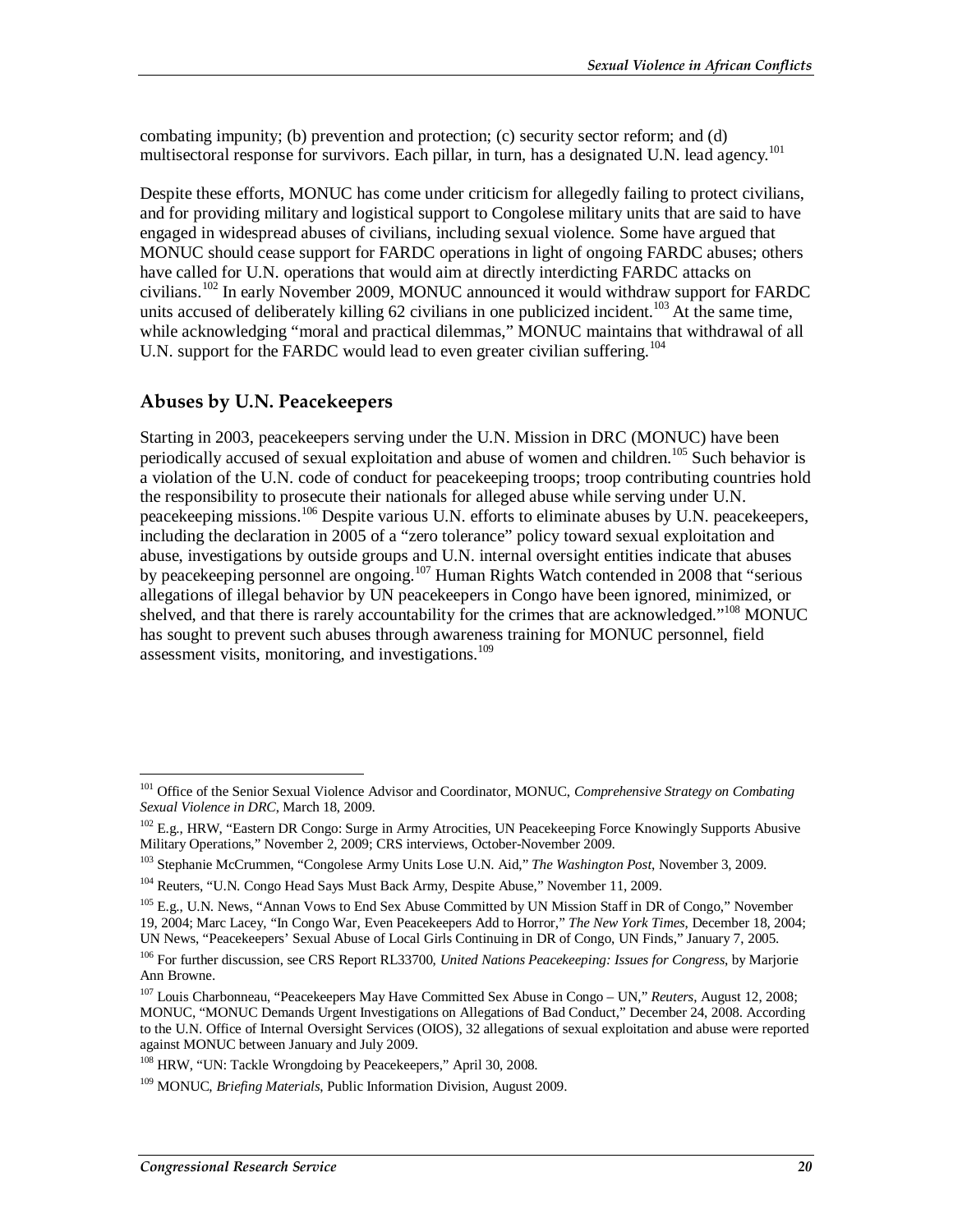### **U.S. Policy Responses**

In August 2009, Secretary of State Clinton traveled to the city of Goma in eastern DRC, where she met with rape survivors, medical providers, health care activists, and displaced Congolese. In a speech at the Heal Africa Hospital, which often treats rape victims, Clinton stated, "The United States condemns these attacks and all those who commit them and abet them. And we say to the world that those who attack civilian populations using systematic rape are guilty of crimes against humanity."<sup>110</sup> The Secretary also announced \$17 million in "new funding" to assist women in areas including North and South Kivu. The \$17 million pledged is not an exact figure (**Table 2**). A State Department program to recruit and train some 400 women police officers in Ituri District, managed by the Bureau of International Narcotics and Law Enforcement Affairs (INL) and funded by \$2.9 million in DOD Section 1207 funds, was not initially included.<sup>111</sup> However, it was subsequently considered to be part of the pledge, which is now considered to total \$18.15 million.<sup>112</sup> This is in addition to the nearly \$100 million budgeted for other active USAID and State Department programs aimed in part or in whole at addressing sexual and gender-based violence in DRC (see **Appendix**).

| Department/Agency | <b>Project</b>                                                                                                                                                              | Implementer                             | <b>Budget</b>                          |
|-------------------|-----------------------------------------------------------------------------------------------------------------------------------------------------------------------------|-----------------------------------------|----------------------------------------|
| <b>USAID</b>      | "ESPOIR: Ending Sexual<br>Violence by Promoting<br>Opportunities and<br>Individual Rights," North &<br>South Kivu provinces.                                                | International Rescue<br>Committee (IRC) | \$7 million                            |
| <b>USAID</b>      | ESF funding appropriated<br>under P.L. 111-32:<br>expected to be budgeted as<br>"Governing Justly and<br>Democratically" and<br>"Investing in People."                      | As yet un-contracted                    | $$8.25$ million <sup>a</sup>           |
| <b>DOS</b>        | INL program to train police<br>officers, particularly women<br>officers, to investigate<br>sexual and gender-based<br>violence cases, Ituri<br>district/Orientale Province. | Implementer not yet<br>determined.      | \$2.9 million in Section 1207<br>funds |
| <b>TOTAL:</b>     |                                                                                                                                                                             |                                         | $$18.15$ million                       |

**Table 2. Breakdown of Secretary Clinton's Pledge** 

(as of October 2009)

**Source:** CRS interviews with USAID, DOS/INL.

 $\frac{1}{1}$ <sup>110</sup> Kelly Daniel, "United States Pledges \$17 Million to Aid Rape Survivors in DRC," August 12, 2009.

<sup>&</sup>lt;sup>111</sup> Department of State, "United States Pledges \$17 Million to Aid Rape Survivors in DRC – Clinton condemns rape attacks in the Democratic Republic of Congo," August 12, 2009. Section 1207 refers to funds authorized to be transferred from DOD to DOS in defense articles, services, training or other support for reconstruction, stabilization, and security activities in foreign countries; see CRS Report RS22871, *Department of Defense "Section 1207" Security and Stabilization Assistance: Background and Congressional Concerns*, by Nina M. Serafino.

<sup>&</sup>lt;sup>112</sup> CRS interviews, October 2009.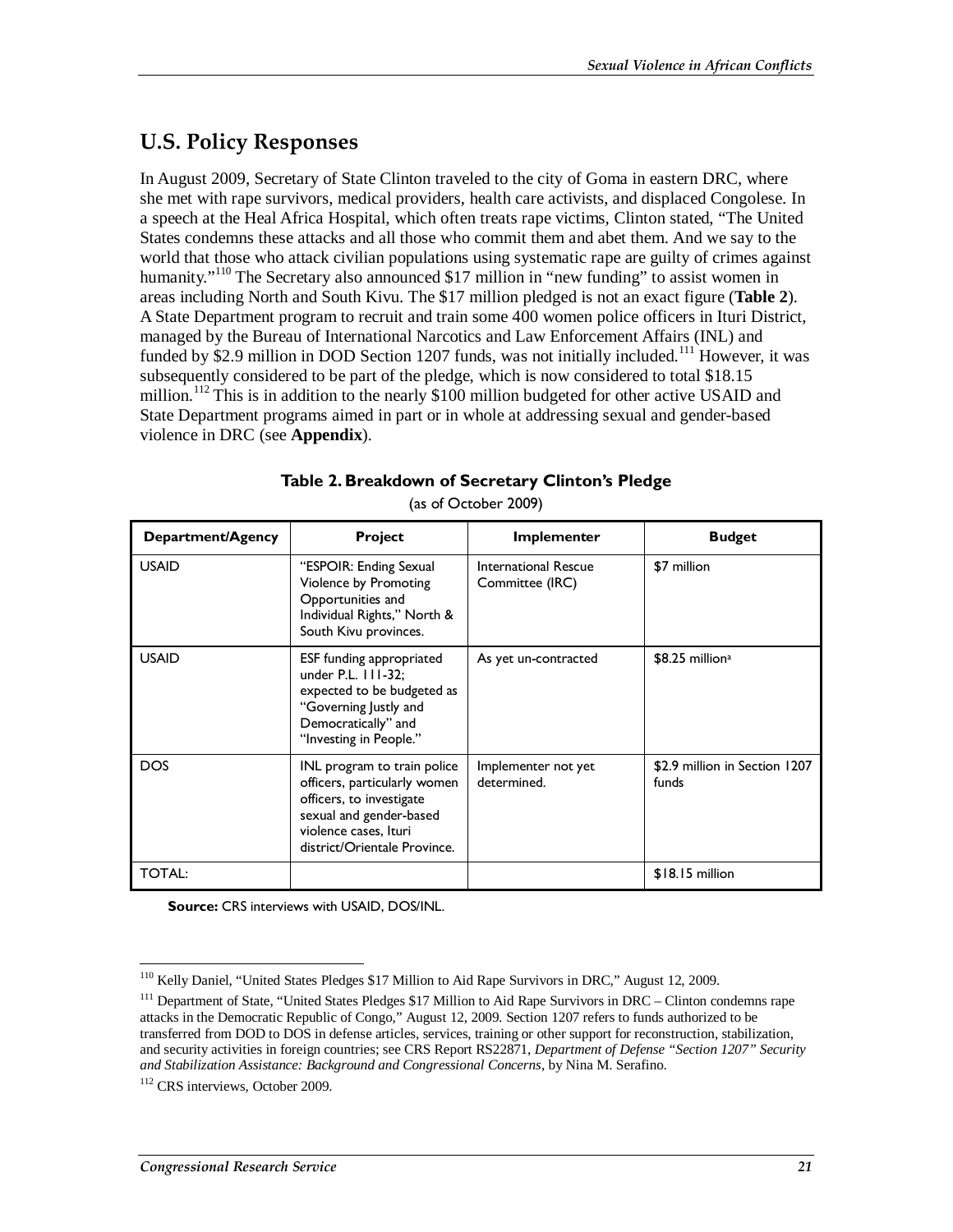a. Of the \$7 million budgeted for the IRC's ESPOIR project, \$5.25 million had already been budgeted at the time of the Secretary's pledge, while the remaining \$1.75 million came out of \$10 million in ESF funds provided in P.L. 111-32.

In addition to State Department and USAID programs in DRC, the Defense Department's Africa Command (AFRICOM) has conducted at least one training program on military justice, human rights law and the law of armed conflict, in June 2009. AFRICOM has been asked by the State Department to assist U.S. government efforts to prevent and respond to sexual and gender-based violence in DRC.<sup>113</sup> It has been suggested by some that AFRICOM could participate in health services provision efforts.<sup>114</sup> Separately, the Defense Institute of International Legal Studies (DIILS), a DOD joint military service activity under the Defense Department's Defense Security Cooperation Agency (DSCA), has since 2008 conducted a military justice assistance project in DRC. The project has included trainings for FARDC military justice professionals on the investigation and prosecution of sexual crimes, as well as trainings that incorporate content on sexual and gender-based violence for FARDC commanders, participants in MONUC's security sector reform training program, and FARDC personnel participating in other training programs sponsored by the U.S. government. In addition to significant logistical support from MONUC, the DIILS project has received about \$3.5 million in State Department funding since 2008.<sup>115</sup>

#### **Congressional Actions**

The 111<sup>th</sup> Congress has generally been supportive of increased efforts to address sexual and gender-based violence in DRC. The Supplemental Appropriations Act of 2009 (P.L. 111-32) provided \$10 million in Economic Support Funds (ESF) for "programs and activities to assist victims of gender-based violence" in DRC.<sup>116</sup> Separately, the Act provided \$15 million in Peacekeeping Operations funds (PKO) for training and equipping a DRC "rapid reaction force" with a focus on training in "the protection of civilians with a focus on the prevention of rape and other sexual abuse."117 This program, a State Department-funded, primarily DOD-implemented effort, is currently referred to a "light infantry battalion"; supplemental resources are expected to cover the costs of trainers, advisors, individual and unit equipment, and logistics support, as well as to refurbish infrastructure at the training site and to transport personnel and equipment.<sup>118</sup> In addition, several Members of Congress have urged increased U.S. responses to sexual violence in DRC. Following the Senate Foreign Relations Committee hearing on sexual violence in DRC and Sudan, in May 2009, for example, three Senators sent a letter to Secretary Clinton asking that the U.S. government create a plan to train and deploy sufficient numbers of Congolese surgeons to treat victims of sexual violence, and calling for a U.S. initiative to help recruit and train allfemale police units to help protect and respond to victims of sexual violence.<sup>119</sup>

<sup>-</sup><sup>113</sup> AFRICOM, "Africa Command Supporting U.S. Government Initiative in the Democratic Republic of the Congo," August 19, 2009.

<sup>&</sup>lt;sup>114</sup> This form of participation is controversial among those who believe health programs are best left to civilian-led agencies (CRS interviews). According to AFRICOM officials, the Command continues to conduct its own assessment of how it can contribute to sexual and gender-based violence programs in DRC. CRS communications with AFRICOM, October-November 2009.

<sup>&</sup>lt;sup>115</sup> Department of State fact-sheet; CRS interview with DIILS officials, November 2009.

<sup>116</sup> H.Rept. 111-151.

<sup>117</sup> H.Rept. 111-151.

<sup>&</sup>lt;sup>118</sup> USAID Congressional Notification on P.L. 111-32 supplemental funding.

<sup>119</sup> Office of U.S. Senator Barbara Boxer, "Boxer Praises Secretary Clinton's Efforts to Help End Sexual Violence in Congo," August 12, 2009.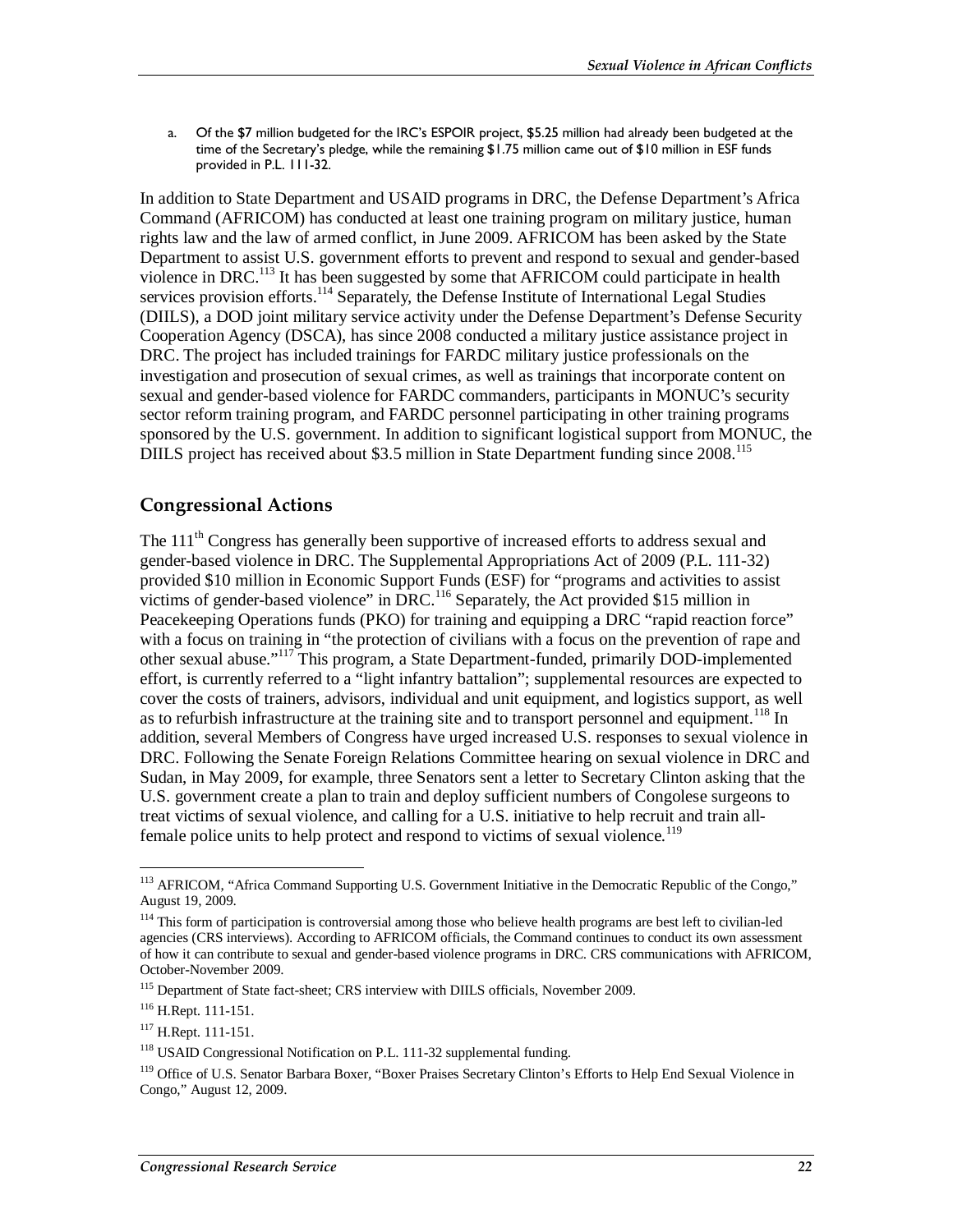## **Outlook and Issues for Congress**<sup>120</sup>

Many observers have praised the Obama Administration for its attention to the issue of sexual violence in African conflicts. Secretary of State Clinton's visit to Goma, for example, was lauded by human rights and humanitarian organizations as the first visit by a high-level U.S. official uniquely focused on the issue of sexual violence in DRC. At the same time, a number of concerns have been raised regarding the coordination, scale, and timing of U.S. programs aimed at addressing the problem. Some have also questioned whether post-conflict (or even "peaceful") settings, where sexual violence levels are often similar to those during conflict, receive sufficient international attention and funding as active conflict situations.

### **Measurements and Evaluation**

Few reliable statistics exist on sexual violence in most African conflicts, and data collection is not a component of most U.S. programs. Little is known, additionally, about the effectiveness of individual programs in reducing the scale of violence. Given necessarily limited resources, it is a matter of debate whether sexual violence programs should budget funding for data collection or monitoring and evaluation efforts. Some argue that better information is needed on the on the prevalence and context of sexual assault in order to inform policy decisions, and that better evaluation would allow for the establishment of best practices. Others counter that funds for data collection reduce the amount of money available for programs themselves.

## **Prioritization and Strategic Design**

Some have questioned whether responding to sexual violence deserves prioritization over broader conflict resolution efforts and programs aimed at improving women's status and economic power in African societies. While U.S. support for assistance to the victims of sexual violence in African conflict settings has won praise from many humanitarian advocates, many observers nevertheless maintain that sexual violence in conflict zones cannot be disaggregated from wider security trends, and that policy efforts to prevent violence should therefore be primarily aimed at providing security on the ground for all civilians.<sup>121</sup> These observers have faulted Administration programs—such as those in DRC—for ostensibly being insufficiently informed by a coordinated, overarching strategy.<sup>122</sup> Some critics contend that policies should be focused primarily on ending civil conflicts in Africa. Others argue that politics should emphasize long-range attempts to address the societal underpinnings of sexual violence, such as economic freedom and the status of women.<sup>123</sup> Some further argue that policies are, at times, designed with little input from local

<sup>-</sup> $120$  This section draws on CRS interviews with DRC experts, human rights and humanitarian advocates, and policy professionals, October-November 2009.

<sup>&</sup>lt;sup>121</sup> For example, Africa advocate John Prendergast testified before the Senate Foreign Relations Committee in May 2009 that "measures to deal with rape as a weapon of war in isolation will fail and fail miserably. If we truly want to end this scourge we must move from managing conflict symptoms to ending the conflicts themselves." Testimony of John Prendergast, Enough! Project, before the Senate Committee on Foreign Relations, May 13, 2009.

<sup>&</sup>lt;sup>122</sup> CRS interview with DRC expert, November 2009.

<sup>&</sup>lt;sup>123</sup> Speaking of DRC, the U.N. Special Rapporteur on violence against women argued in 2008 that "if the sexual violence associated with war is addressed in isolation, gender-based discrimination and violence endured by women in 'peace' will be grossly neglected." United Nations, *Report of the Special Rapporteur on violence against women, its causes and consequences, Yakin Ertürk*, February 28, 2008, U.N. document A/HRC/7/6/Add.4: 2.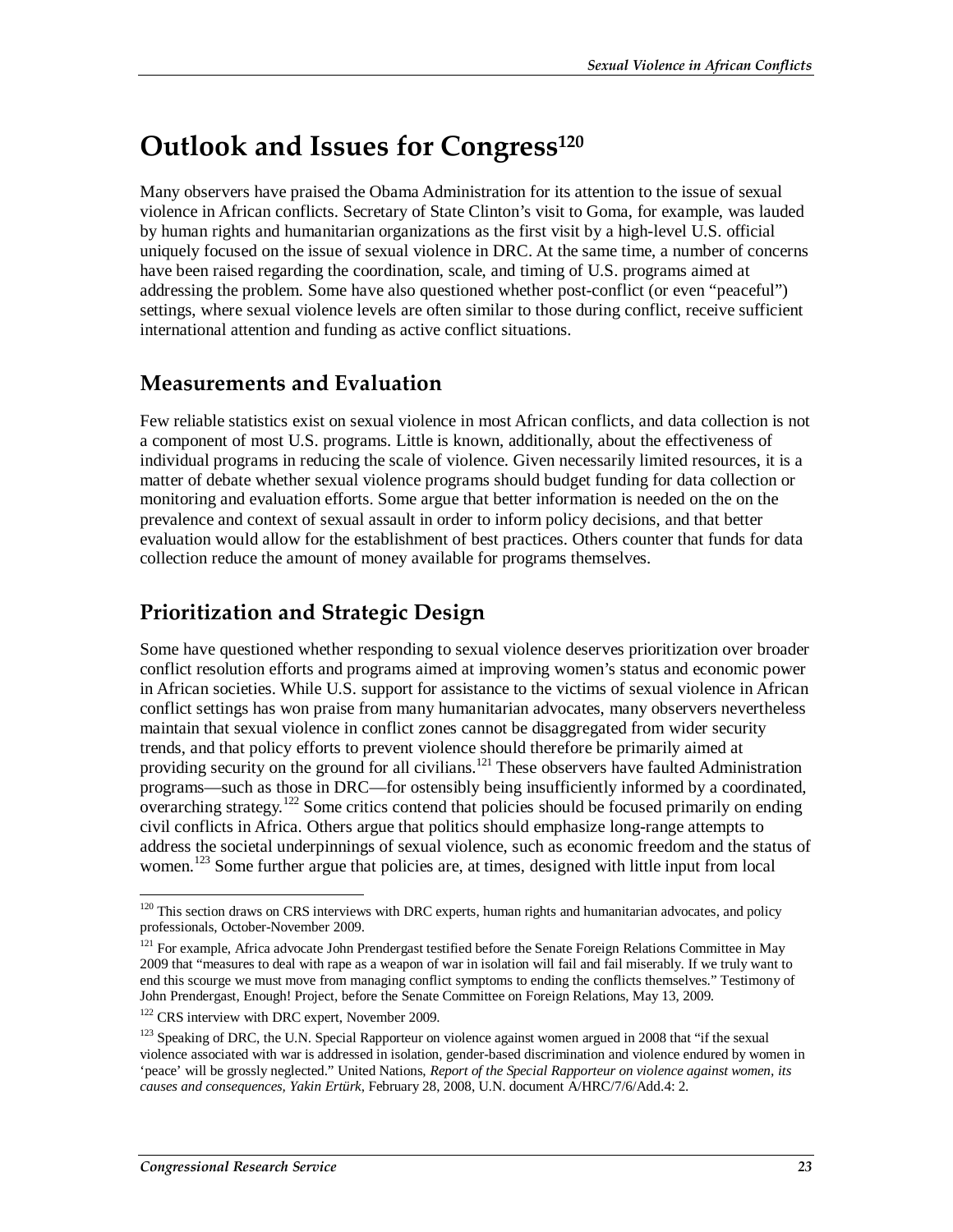communities, and may emphasize, for example, technologically advanced solutions that may not be feasible in impoverished, conflict-affected regions of Africa.

### **Training Programs**

Some concerns have additionally been raised with regard to programs aimed at building foreign capacity to prosecute sexual violence. In some cases, insufficient infrastructure and expertise on the part of partner agencies and individual recipients of training may inhibit their ability to implement new practices. For example, training programs for foreign military and law enforcement personnel often last only a few days or weeks, and may not address underlying problems such as massive gaps in capacity and expertise, insufficient salaries and resources, or an inept or non-existent chain of command. Many conflict-torn African countries lack sufficient numbers of courtrooms and personnel, including judges, prosecutors, and investigators, to staff them; many additionally lack prisons or military barracks in which to intern those convicted of sexual crimes. Moreover, partner governments may not view sexual violence as a policy priority.

### **Coordination of Resources**

Many critics allege that U.S. policy responses to address sexual and gender-based violence lack continuity and long-term focus. Some attribute this to the fact that there is no foreign operations budgetary line item for sexual and gender-based violence programs; such programs are generally funded through accounts such as Economic Support Funds (ESF), Peacekeeping Operations (PKO), International Narcotics Control and Law Enforcement (INCLE), Section 1207 authority, earmarked funds, and other sources, which may inhibit long-term planning. Some humanitarian advocates maintain that U.S. resources would be most effective if channeled into multi-lateral efforts, such as those led by U.N. agencies and programs, which may have broad expertise in Africa and the ability to coordinate assistance from various sources. Opponents emphasize that U.N. agencies may not act with the same efficiency as other potential implementers, and that U.N. activities may not always align with U.S. priorities.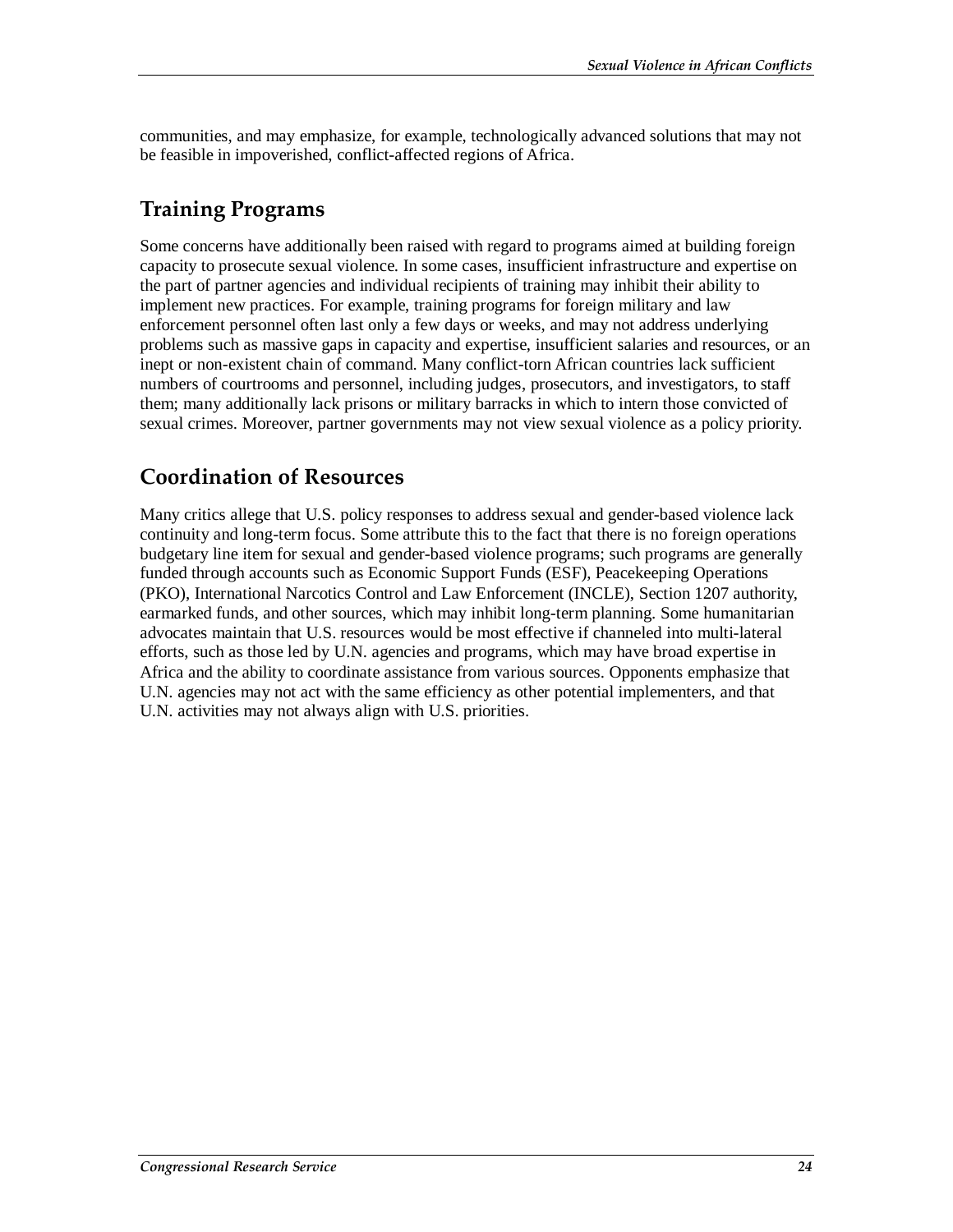# **Appendix. State Department and USAID Programs in DRC**

This table was compiled due to heightened international interest in sexual violence in DRC, and to give an overview of the types and scale of programs to address sexual violence in African conflicts. Active U.S. programs aimed at addressing sexual violence in DRC constitute a large share, in funding and number, of all U.S. policy efforts focusing on sexual violence in African conflicts.

#### **Table A-1. Selected Active Programs Targeting Sexual and Gender-Based Violence (SGBV) in DRC**

| Department/Agency                 | <b>Program Title</b>                                                                               | Location                                                            | Implementer                                       | <b>Funding</b>                                      |
|-----------------------------------|----------------------------------------------------------------------------------------------------|---------------------------------------------------------------------|---------------------------------------------------|-----------------------------------------------------|
| <b>USAID/Social Protection</b>    | Psychosocial<br>support and<br>reintegration of<br>survivors of SGBV<br>in eastern DRC             | Ituri District/<br>Orientale<br>Province; Maniema<br>Province       | Cooperazione<br>Internazionale<br>(COOPI)         | \$4,945,045<br>(December 2008-<br>December 2011)    |
| <b>USAID/Social Protection</b>    | <b>ESPOIR: Ending</b><br>sexual violence by<br>promoting<br>opportunities and<br>individual rights | North and South<br><b>Kivu Provinces</b>                            | International<br><b>Rescue Committee</b><br>(IRC) | \$7 million<br>(September 2009-<br>September 2012)  |
| <b>USAID/Social Protection</b>    | Assistance and<br>reintegration of<br>abducted girls and<br>boys and other<br><b>GBV survivors</b> | Ituri District/<br>Orientale Province                               | <b>UNICEF</b> (with<br>COOPI)                     | $$1,511,644$ (July<br>2006-December<br>2009)        |
| USAID/Democracy and<br>Governance | Increasing access<br>to equitable justice<br>and ending sexual<br>violence in Congo                | South Kivu;<br>national-level<br>policy and<br>advocacy             | Global Rights                                     | \$1,254,145 (April<br>2008-March 2010)              |
| USAID/Democracy and<br>Governance | Increasing access<br>to justice for<br>vulnerable<br>populations                                   | South Kivu,<br>Maniema, Equateur<br>Provinces                       | <b>Avocats Sans</b><br>Frontières                 | \$1,111,402<br>(September 2008-<br>September 2010)  |
| USAID/Democracy and<br>Governance | Promoting and<br>strengthening<br>justice                                                          | Kinshasa: South<br>Kivu, Katanga,<br>Bandundu.<br>Maniema Provinces | <b>DPK Consulting</b>                             | \$13,495,528<br>(September 2008-<br>September 2011) |
| USAID/Democracy and<br>Governance | Using media<br>outreach to<br>support<br>democracy and<br>governance                               | Nationwide                                                          | Search for<br>Common Ground                       | \$3,344,958<br>(September 2007-<br>September 2010)  |

(as of October 2009)

ī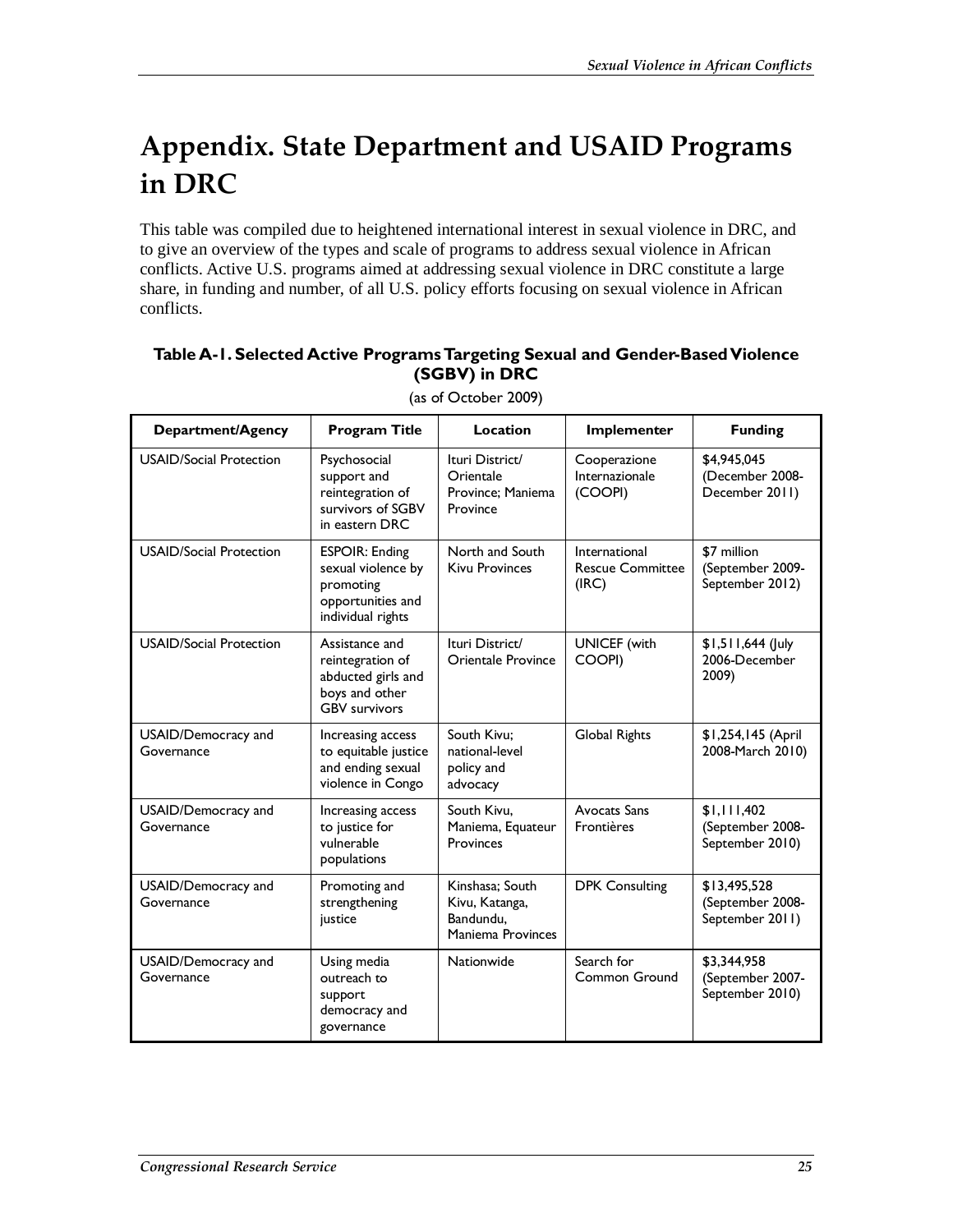| Department/Agency                           | <b>Program Title</b>                                                           | Location                                                         | Implementer                                                                                               | <b>Funding</b>                                                                                                                              |
|---------------------------------------------|--------------------------------------------------------------------------------|------------------------------------------------------------------|-----------------------------------------------------------------------------------------------------------|---------------------------------------------------------------------------------------------------------------------------------------------|
| USAID/Health                                | Fistula Care-<br>Support to Panzi<br>Hospital and<br>Health Africa<br>Hospital | North and South<br>Kivu                                          | Engender Health                                                                                           | \$1,720,000<br>(FY2009-2010)                                                                                                                |
| USAID/Health                                | Project AXxes                                                                  | Kasai Orientale,<br>Kasai Occidentale.<br>South Kivu.<br>Katanga | <b>Interchurch</b><br>Medical Assistance<br>(with Catholic<br>Relief Services and<br>World Vision)        | \$900,000 (FY2008-<br>2009)                                                                                                                 |
| USAID/Health                                | Primary health<br>care program                                                 | Kasai Occidentale<br>and Orientale                               | Leadership,<br>Management and<br>Sustainability<br>Program,<br>Management<br>Sciences for<br>Health (MSH) | $$10.7$ million<br>(FY2009-2010)                                                                                                            |
| USAID/Foreign Disaster<br>Assistance        | Emergency health<br>projects for IDPs<br>and SGBV<br>survivors                 | North Kivu                                                       | <b>IRC</b>                                                                                                | \$3,308,206, of<br>which \$721,135 is<br>focused on SGBV<br>(November 2007-<br>December 2009)                                               |
| <b>USAID/Foreign Disaster</b><br>Assistance | Emergency health<br>projects for IDPs<br>and SGBV<br>survivors                 | North and South<br>Kivu                                          | International<br>Medical Corps                                                                            | \$5,926,500, of<br>which \$558,819<br>for SGBV<br>(February 2008-<br>December 2009)                                                         |
| <b>USAID/Foreign Disaster</b><br>Assistance | Emergency health<br>projects for IDPs<br>and SGBV<br>survivors                 | North Kivu                                                       | Merlin                                                                                                    | \$5,417,223, of<br>which \$366,202<br>for SGBV (January<br>2008-July 2010)                                                                  |
| <b>DOS/DRL</b>                              | Stem GBV and end<br>impunity in DRC                                            | North Kivu                                                       | American Bar<br>Association                                                                               | \$555,000<br>(October 2007-<br>March 2009);<br>additional \$1<br>million funded by<br><b>DOS/INL</b><br>(September 2009-<br>September 2011) |
| <b>DOS/DRL</b>                              | Promoting human<br>rights, media, and<br>governance in the<br><b>DRC</b>       | Kinshasa                                                         | Journalists for<br>Human Rights                                                                           | \$837,718<br>(October 2007-<br>September 2010)                                                                                              |
| DOS/PRM                                     | Mental health<br>assistance and<br>GBV response and<br>referral programs       | Northern Katanga<br>Province                                     | <b>Center for Victims</b><br>of Torture                                                                   | \$897,285 in<br>FY2008; \$1.1<br>million in FY2009                                                                                          |
| DOS/PRM                                     | Refugee<br>repatriation and<br>IDP protection and<br>assistance                | Countrywide                                                      | U.N. High<br>Commissioner for<br>Refugees<br>(UNHCR)                                                      | \$23.1 million in<br>FY2009, of which a<br>portion is for<br>SGBV prevention<br>and response                                                |